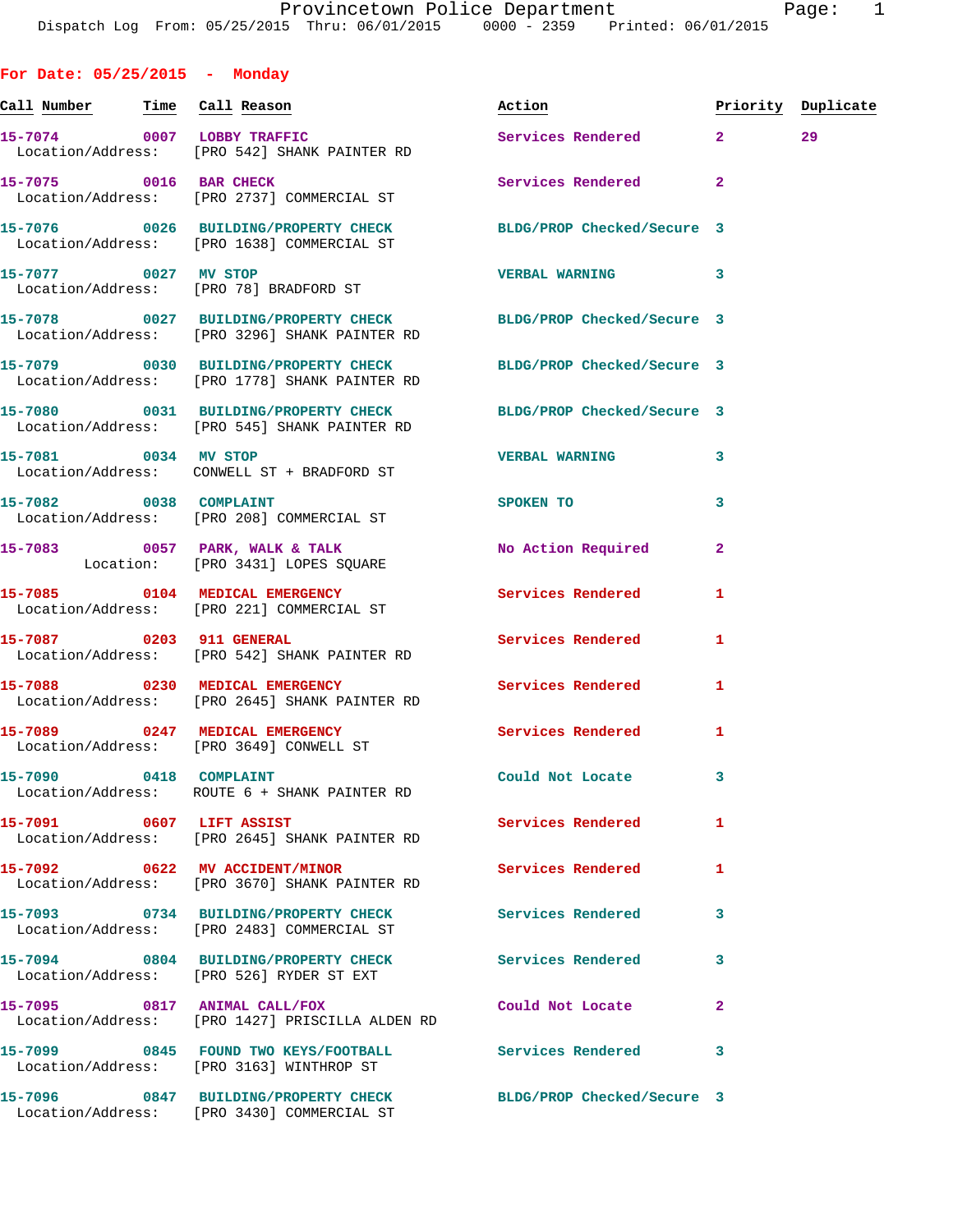|                                                      | Provincetown Police Department<br>Dispatch Log From: 05/25/2015 Thru: 06/01/2015 0000 - 2359 Printed: 06/01/2015 |                        |                         | Page: | $\overline{\phantom{0}}^2$ |
|------------------------------------------------------|------------------------------------------------------------------------------------------------------------------|------------------------|-------------------------|-------|----------------------------|
|                                                      | 15-7097 0859 SERVICE CALL/ASSIST M/V Services Rendered 3<br>Location/Address: W VINE ST + COMMERCIAL ST          |                        |                         |       |                            |
|                                                      | 15-7098 0934 SUSPICIOUS ACTIVITY<br>Location/Address: [PRO 2519] ROUTE 6                                         | SPOKEN TO              | $\mathbf{2}$            |       |                            |
|                                                      | 15-7100 1032 MV DISABLED<br>Location/Address: [PRO 2818] CONWELL ST                                              | Services Rendered      | $\mathbf{2}$            |       |                            |
|                                                      | 15-7101 1040 SERVICE CALL/RING<br>Location/Address: [PRO 1892] SHANK PAINTER RD                                  | Services Rendered 3    |                         |       |                            |
|                                                      | 15-7102 1107 LOST BLACK WALLET Services Rendered 3<br>Location/Address: [PRO 542] SHANK PAINTER RD               |                        |                         |       |                            |
|                                                      | 15-7103 1116 ASSIST AGENCY / MUTUAL AID Services Rendered 3<br>Location/Address: [PRO 3430] COMMERCIAL ST        |                        |                         |       |                            |
|                                                      | 15-7104 1145 PARKING COMPLAINT / GENERAL Services Rendered<br>Location/Address: [PRO 3456] RYDER ST EXT          |                        | $\overline{\mathbf{3}}$ |       |                            |
|                                                      | 15-7105 1150 ANIMAL CALL/DOG IN CAR Services Rendered 2<br>Location/Address: [PRO 2520] PRINCE ST                |                        |                         |       |                            |
|                                                      | 15-7106 1202 LOST ID'S/LOCATED Services Rendered 3<br>Location/Address: [PRO 3633] COMMERCIAL ST                 |                        |                         | 1     |                            |
|                                                      | 15-7107 1302 FOUND DRIVER'S LICENSE/CC Services Rendered 3<br>Location/Address: RYDER ST + COMMERCIAL ST         |                        |                         | 1     |                            |
|                                                      | 15-7108 1323 MV OBSERVANCE / ASSIGNMENT Services Rendered 3<br>Location/Address: [PRO 3440] ROUTE 6              |                        |                         |       |                            |
|                                                      | 15-7109 1359 MV OBSERVANCE / ASSIGNMENT Services Rendered 3<br>Location/Address: [PRO 1520] BRADFORD ST          |                        |                         |       |                            |
|                                                      | 15-7110 1405 MV STOP<br>Location/Address: BRADFORD ST + CARVER ST                                                | VERBAL WARNING 3       |                         |       |                            |
| 15-7111 1431 ASSIST CITIZEN                          | Location/Address: [PRO 327] COMMERCIAL ST                                                                        | Services Rendered      |                         |       |                            |
|                                                      | 15-7114 1459 FOUND WALLET/RETURNED<br>Location/Address: [PRO 3430] COMMERCIAL ST                                 | Services Rendered      | 3                       |       |                            |
| 15-7113 1500 LOOSE DOG<br>Location/Address: COURT ST |                                                                                                                  | <b>GONE ON ARRIVAL</b> | $\mathbf{2}$            |       |                            |
|                                                      | 15-7115 1526 LOST WALLET/RETURNED<br>Location/Address: [PRO 542] SHANK PAINTER RD                                | Services Rendered      | 3                       | 1     |                            |
| 1530 LOST WALLET<br>15-7116                          | Location/Address: [PRO 542] SHANK PAINTER RD                                                                     | Services Rendered      | 3                       |       |                            |

Location/Address: [PRO 175] COMMERCIAL ST

15-7117 1544 PARK, WALK & TALK **Services Rendered** 2 Location: [PRO 3431] LOPES SQUARE

**15-7118 1608 BUILDING/PROPERTY CHECK BLDG/PROP Checked/Secure 3**  Location/Address: [PRO 182] COMMERCIAL ST

**15-7119 1609 BUILDING/PROPERTY CHECK BLDG/PROP Checked/Secure 3** 

**15-7121 1616 BUILDING/PROPERTY CHECK BLD/PROP CHECKED UNSECUR 3**  Location/Address: [PRO 519] RACE POINT RD

**15-7122 1655 LOST WALLET Services Rendered 3**  Location/Address: [PRO 542] SHANK PAINTER RD

15-7123 1724 PARK, WALK & TALK Services Rendered 2 Location/Address: [PRO 3405] COMMERCIAL ST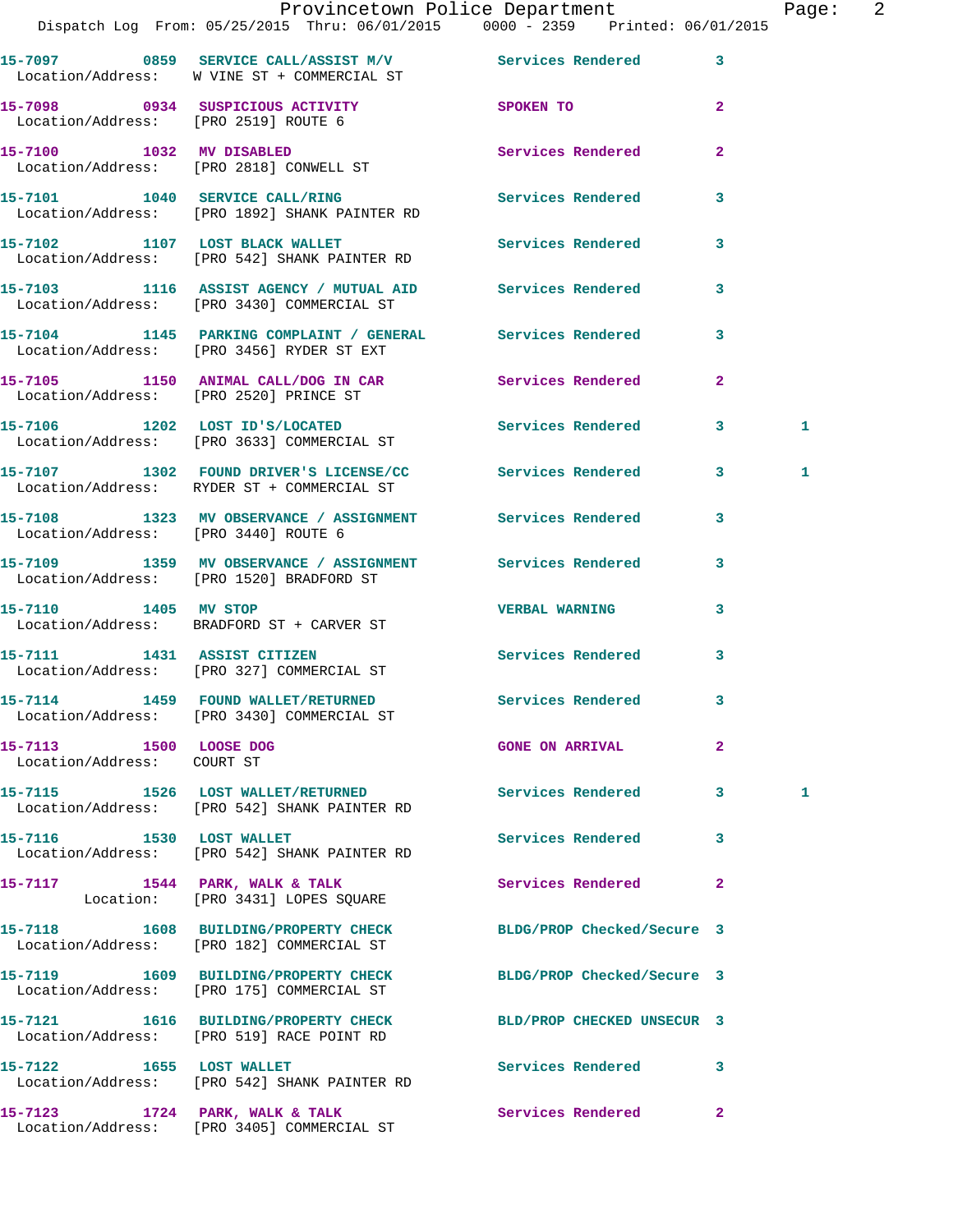|                                       |                                                                                                                 | Provincetown Police Department Page: 3 |              |    |  |
|---------------------------------------|-----------------------------------------------------------------------------------------------------------------|----------------------------------------|--------------|----|--|
|                                       | Dispatch Log From: 05/25/2015 Thru: 06/01/2015 0000 - 2359 Printed: 06/01/2015                                  |                                        |              |    |  |
|                                       | 15-7124 1741 LOST IPHONE Services Rendered 3<br>Location/Address: [PRO 542] SHANK PAINTER RD                    |                                        |              |    |  |
|                                       | 15-7125 1824 MV OBSERVANCE / ASSIGNMENT Services Rendered 3<br>Location/Address: [PRO 2277] BRADFORD ST         |                                        |              |    |  |
|                                       | 15-7126 1833 COMPLAINT<br>Location/Address: [PRO 1997] COMMERCIAL ST                                            | <b>SPOKEN TO</b>                       | $\mathbf{3}$ |    |  |
| Location/Address: [PRO 2519] ROUTE 6  | 15-7127 1834 MV OBSERVANCE / ASSIGNMENT Services Rendered                                                       |                                        | $\mathbf{3}$ |    |  |
|                                       | 15-7128 1920 PARK, WALK & TALK ST Services Rendered 2<br>Location/Address: [PRO 105] COMMERCIAL ST              |                                        |              |    |  |
|                                       | 15-7129 1932 ELEVATOR STUCK<br>Location/Address: [PRO 3619] COMMERCIAL ST                                       | Services Rendered 3                    |              |    |  |
|                                       | 15-7130 1935 BUILDING/PROPERTY CHECK BLDG/PROP Checked/Secure 3<br>Location/Address: [PRO 71] BRADFORD ST EXT   |                                        |              |    |  |
| Location/Address: [PRO 512] PRINCE ST | 15-7131 2029 BUILDING/PROPERTY CHECK BLDG/PROP Checked/Secure 3                                                 |                                        |              |    |  |
|                                       | 15-7132 2053 MV OBSERVANCE / ASSIGNMENT Services Rendered 3<br>Location/Address: SHANK PAINTER RD + BRADFORD ST |                                        |              |    |  |
|                                       | 15-7133 2139 BUILDING/PROPERTY CHECK BLDG/PROP Checked/Secure 3<br>Location/Address: [PRO 182] COMMERCIAL ST    |                                        |              |    |  |
| Location/Address: [PRO 2754] ROUTE 6  | 15-7134 2149 ASSIST AGENCY / MUTUAL AID Services Rendered 3                                                     |                                        |              |    |  |
| Location/Address: [PRO 2521] ROUTE 6  | 15-7135 2220 VERBAL FAIL TO KEEP RIGHT WERBAL WARNING 3                                                         |                                        |              |    |  |
|                                       | 15-7138 2329 MV OBSERVANCE / ASSIGNMENT Services Rendered<br>Location/Address: HIGH POLE HL + BRADFORD ST       |                                        | 3            |    |  |
|                                       | 15-7140 2358 BUILDING/PROPERTY CHECK BLDG/PROP Checked/Secure 3<br>Location/Address: [PRO 175] COMMERCIAL ST    |                                        |              |    |  |
| For Date: $05/26/2015$ - Tuesday      |                                                                                                                 |                                        |              |    |  |
|                                       | 15-7141 0012 LOBBY TRAFFIC<br>Location/Address: [PRO 542] SHANK PAINTER RD                                      | Services Rendered 2                    |              | 20 |  |
|                                       | 15-7142 0022 BUILDING/PROPERTY CHECK<br>Location/Address: [PRO 105] COMMERCIAL ST                               | BLDG/PROP Checked/Secure 3             |              |    |  |
|                                       | 15-7143 0024 BUILDING/PROPERTY CHECK<br>Location/Address: [PRO 917] FORTUNA RD                                  | BLDG/PROP Checked/Secure 3             |              |    |  |
|                                       | 15-7144 0034 MV OBSERVANCE / ASSIGNMENT<br>Location/Address: [PRO 94] BRADFORD ST                               | Services Rendered 3                    |              |    |  |
|                                       | 15-7145 0034 BUILDING/PROPERTY CHECK<br>Location/Address: [PRO 1638] COMMERCIAL ST                              | BLDG/PROP Checked/Secure 3             |              |    |  |
|                                       | 15-7146 0054 BUILDING/PROPERTY CHECK<br>Location/Address: [PRO 447] JEROME SMITH RD                             | BLDG/PROP Checked/Secure 3             |              |    |  |
|                                       | 15-7147 0058 BUILDING/PROPERTY CHECK<br>Location/Address: [PRO 3430] COMMERCIAL ST                              | BLDG/PROP Checked/Secure 3             |              |    |  |
|                                       | 15-7148 0108 BUILDING/PROPERTY CHECK                                                                            | BLDG/PROP Checked/Secure 3             |              |    |  |

**15-7149 0109 BUILDING/PROPERTY CHECK BLDG/PROP Checked/Secure 3** 

Location/Address: [PRO 2898] JEROME SMITH RD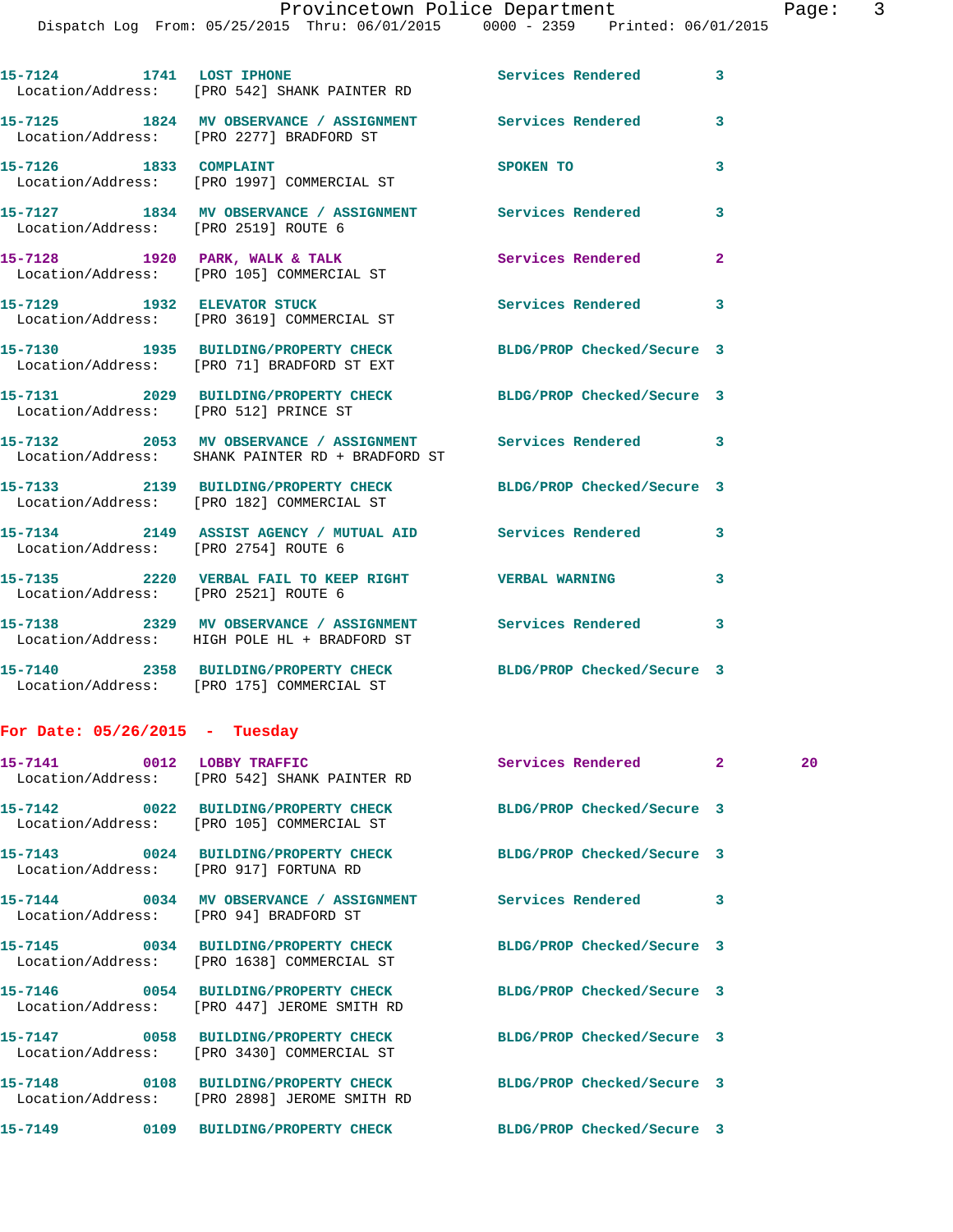|                                                           | Provincetown Police Department<br>Dispatch Log From: 05/25/2015 Thru: 06/01/2015 0000 - 2359 Printed: 06/01/2015             |                            | Page: 4      |
|-----------------------------------------------------------|------------------------------------------------------------------------------------------------------------------------------|----------------------------|--------------|
|                                                           | Location/Address: [PRO 182] COMMERCIAL ST                                                                                    |                            |              |
|                                                           | 15-7150 0128 BUILDING/PROPERTY CHECK BLDG/PROP Checked/Secure 3<br>Location/Address: [PRO 2542] COMMERCIAL ST                |                            |              |
|                                                           | 15-7151 0129 BUILDING/PROPERTY CHECK BLDG/PROP Checked/Secure 3<br>Location/Address: [PRO 2483] COMMERCIAL ST                |                            |              |
|                                                           | 15-7152 0203 BUILDING/PROPERTY CHECK Services Rendered 3<br>Location/Address: [PRO 106] COMMERCIAL ST                        |                            |              |
|                                                           | 15-7153 0257 COURT TRANSPORT<br>Location/Address: [PRO 542] SHANK PAINTER RD                                                 | Services Rendered          | $\mathbf{3}$ |
|                                                           | 15-7154 0317 LIFT ASSIST<br>Location/Address: [PRO 2647] SHANK PAINTER RD                                                    | Services Rendered          | $\mathbf{1}$ |
|                                                           | 15-7155 0513 BUILDING/PROPERTY CHECK<br>Location/Address: [PRO 2206] COMMERCIAL ST                                           | BLDG/PROP Checked/Secure 3 |              |
|                                                           | 15-7156 0734 ANIMAL CALL<br>Location/Address: [PRO 3670] SHANK PAINTER RD                                                    | Services Rendered 2        |              |
|                                                           | 15-7157 0744 BUILDING/PROPERTY CHECK<br>Location/Address: [PRO 3317] CEMETERY RD                                             | BLDG/PROP Checked/Secure 3 |              |
| 15-7158 0808 SCHOOL                                       | Location/Address: [PRO 569] WINSLOW ST                                                                                       | Services Rendered 3        |              |
| 15-7159 0810 LIFT ASSIST                                  | Location/Address: [PRO 2645] SHANK PAINTER RD                                                                                | Services Rendered 3        |              |
|                                                           | 15-7160 0826 BUILDING/PROPERTY CHECK<br>Location/Address: [PRO 2206] COMMERCIAL ST                                           | BLDG/PROP Checked/Secure 3 |              |
| Location/Address: [PRO 2521] ROUTE 6                      | 15-7161 0839 MV OBSERVANCE / ASSIGNMENT Services Rendered 3                                                                  |                            |              |
| 15-7162 0844 MV STOP                                      | Location/Address: [PRO 2513] ROUTE 6                                                                                         | <b>VERBAL WARNING</b>      | 3            |
|                                                           | 15-7163 6857 MV OBSERVANCE / ASSIGNMENT Services Rendered<br>Location/Address: BRADFORD ST + BREWSTER ST                     |                            | 3            |
|                                                           | 15-7164      0932  BUILDING/PROPERTY CHECK        BLDG/PROP Checked/Secure 3<br>Location/Address: [PRO 2898] JEROME SMITH RD |                            |              |
|                                                           | 15-7165 0935 BUILDING/PROPERTY CHECK<br>Location/Address: [PRO 3430] COMMERCIAL ST                                           | Services Rendered 3        |              |
| Location/Address: [PRO 3287] ROUTE 6                      | 15-7167 		 0942 BUILDING/PROPERTY CHECK 		 BLDG/PROP Checked/Secure 3                                                        |                            |              |
| 15-7168 0943 INJURED GULL<br>Location/Address: HOBSON AVE |                                                                                                                              | GONE ON ARRIVAL 2          |              |
|                                                           | 15-7169 		 0956 COMMUNITY POLICING CLASS Services Rendered 3<br>Location/Address: [PRO 488] MAYFLOWER ST                     |                            |              |
|                                                           | 15-7170 1015 BUILDING/PROPERTY CHECK<br>Location/Address: [PRO 2499] RACE POINT RD                                           | BLDG/PROP Checked/Secure 3 |              |
| Location/Address: [PRO 571] ALDEN ST                      | 15-7171 1020 BUILDING/PROPERTY CHECK BLDG/PROP Checked/Secure 3                                                              |                            |              |
|                                                           | 15-7172 1031 MV OBSERVANCE / ASSIGNMENT Services Rendered<br>Location/Address: [PRO 58] BRADFORD ST                          |                            | 3            |
|                                                           | 15-7173 1118 LOST PHONE/DEBIT CARD Services Rendered 3<br>Location/Address: [PRO 542] SHANK PAINTER RD                       |                            |              |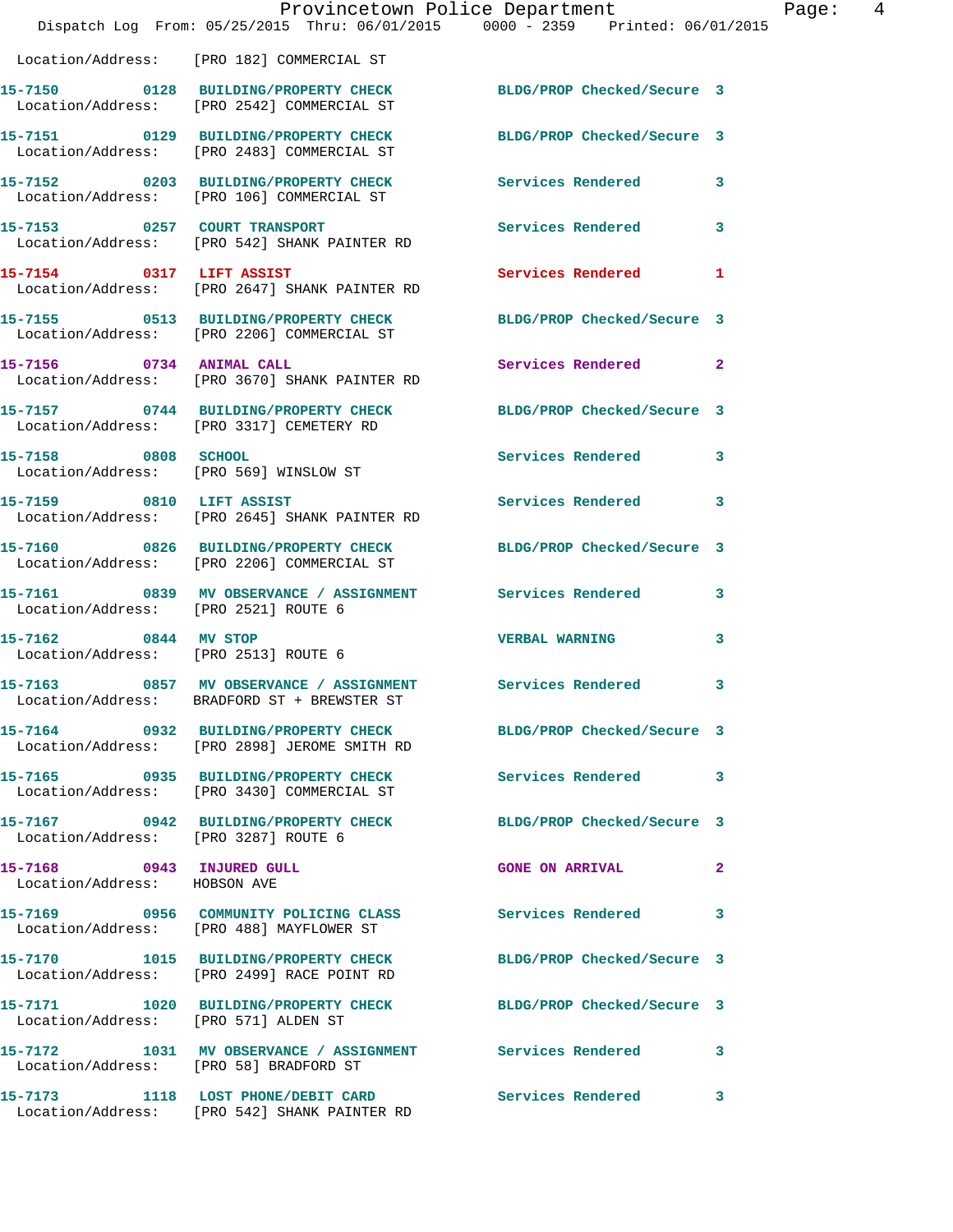|                                                              | Dispatch Log From: 05/25/2015 Thru: 06/01/2015 0000 - 2359 Printed: 06/01/2015                                | Provincetown Police Department        |                | Page: 5 |  |
|--------------------------------------------------------------|---------------------------------------------------------------------------------------------------------------|---------------------------------------|----------------|---------|--|
| 15-7174 1133 MV STOP<br>Location/Address: [PRO 2513] ROUTE 6 |                                                                                                               | <b>VERBAL WARNING 3</b>               |                |         |  |
|                                                              | 15-7175 1146 GENERAL INFO                                                                                     | Services Rendered 3                   |                |         |  |
| 15-7176 1155 MV COMPLAINT<br>Location: TOWN HALL             |                                                                                                               | Services Rendered                     | $\overline{2}$ |         |  |
|                                                              | 15-7177 1200 LOST GOLD NECKLACE<br>Location/Address: [PRO 542] SHANK PAINTER RD                               | Services Rendered 3                   |                |         |  |
|                                                              | 15-7179 1226 MV STOP<br>Location/Address: [PRO 2577] BRADFORD ST                                              | <b>VERBAL WARNING</b>                 | $\mathbf{3}$   |         |  |
|                                                              | 15-7180 1245 MEDICAL EMERGENCY Services Rendered 1<br>Location/Address: [PRO 106] COMMERCIAL ST               |                                       |                |         |  |
|                                                              | 15-7181 1257 HAZARDS<br>Location/Address: [PRO 1176] TREMONT ST                                               | Services Rendered                     | $\mathbf{2}$   |         |  |
|                                                              | 15-7182 1305 ABANDONED 911<br>Location/Address: [PRO 632] COMMERCIAL ST                                       | Services Rendered 1                   |                |         |  |
|                                                              | 15-7183 1321 ASSIST CITIZEN<br>Location/Address: [PRO 542] SHANK PAINTER RD                                   | SPOKEN TO THE SPOKEN OF THE SPOKEN TO | 3              |         |  |
|                                                              | 15-7184 1327 PARK, WALK & TALK<br>Location/Address: [PRO 2500] COMMERCIAL ST                                  | Services Rendered                     | $\mathbf{2}$   |         |  |
|                                                              | 15-7185 1337 COMPLAINT<br>Location/Address: [PRO 3670] SHANK PAINTER RD                                       | SPOKEN TO                             | 3              |         |  |
| 15-7186 1359 RACCOON                                         | Location/Address: [PRO 1858] BRADFORD ST                                                                      | Services Rendered                     | $\mathbf{2}$   |         |  |
|                                                              | 15-7187 1417 PARK, WALK & TALK<br>Location/Address: [PRO 105] COMMERCIAL ST                                   | Services Rendered                     | $\mathbf{2}$   |         |  |
|                                                              | 15-7188 1424 ANIMAL CALL<br>Location/Address: [PRO 547] COMMERCIAL ST                                         | Services Rendered                     | $\mathbf{2}$   |         |  |
| 15-7190 1500 FOLLOW UP                                       | Location/Address: [PRO 542] SHANK PAINTER RD                                                                  | SPOKEN TO                             | $\mathbf{2}$   |         |  |
| 15-7191 1617 MV HIT & RUN                                    | Location/Address: [PRO 75] CAPTAIN BERTIES WAY                                                                | Services Rendered 2                   |                |         |  |
| 15-7192 1645 MV STOP<br>Location/Address: JOHNSON ST         |                                                                                                               | VERBAL WARNING 3                      |                |         |  |
| 15-7193 1648 ANIMAL CALL                                     | Location/Address: DEWEY AVE + COMMERCIAL ST                                                                   | Could Not Locate 2                    |                | 1       |  |
| Location/Address: [PRO 512] PRINCE ST                        | 15-7194 1726 BUILDING/PROPERTY CHECK BLDG/PROP Checked/Secure 3                                               |                                       |                |         |  |
| 15-7195 1811 ALARM - FIRE                                    | Location/Address: [PRO 2281] COMMERCIAL ST                                                                    | False Alarm <b>Francisco Execute</b>  | $\mathbf{1}$   |         |  |
|                                                              | 15-7196 1818 MV VS DOG<br>Location/Address: [PRO 3075] SHANK PAINTER RD                                       | SPOKEN TO                             | $\mathbf{2}$   |         |  |
|                                                              | 15-7197 1908 BUILDING/PROPERTY CHECK BLDG/PROP Checked/Secure 3<br>Location/Address: [PRO 444] HIGH POLE HILL |                                       |                |         |  |
| 15-7198 1921 MV STOP                                         | Location/Address: [PRO 290] COMMERCIAL ST                                                                     | <b>VERBAL WARNING</b>                 | 3              |         |  |
|                                                              |                                                                                                               |                                       | $\mathbf{3}$   |         |  |

Location/Address: [PRO 2616] COMMERCIAL ST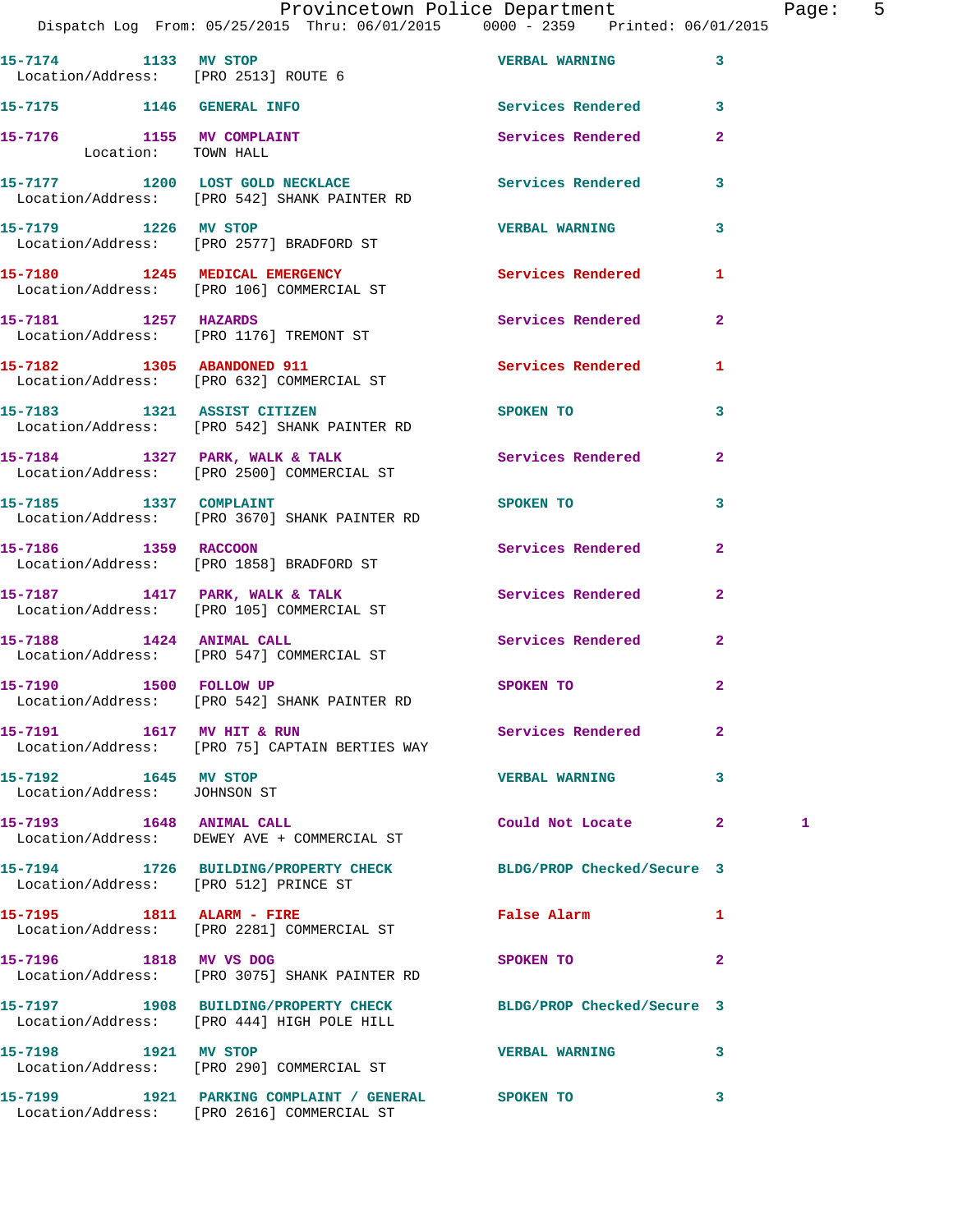|                                    |                                                                            | Provincetown Police Department                                                 |                | Page |
|------------------------------------|----------------------------------------------------------------------------|--------------------------------------------------------------------------------|----------------|------|
|                                    |                                                                            | Dispatch Log From: 05/25/2015 Thru: 06/01/2015 0000 - 2359 Printed: 06/01/2015 |                |      |
|                                    | Location/Address: [PRO 2898] JEROME SMITH RD                               | 15-7200 1947 BUILDING/PROPERTY CHECK BLDG/PROP Checked/Secure 3                |                |      |
|                                    | Location/Address: [PRO 248] COMMERCIAL ST                                  | 15-7201 2010 FOUND MONEY BAG/RETURNED Services Rendered 3                      |                |      |
|                                    | Location/Address: [PRO 3099] SHANK PAINTER RD                              | 15-7202 2020 ASSIST CITIZEN Services Rendered 3                                |                |      |
| Location/Address: SANDY HILL LN    |                                                                            | 15-7203 2029 MEDICAL EMERGENCY Services Rendered                               | $\mathbf{1}$   |      |
| Location/Address: SHANK PAINTER RD |                                                                            | 15-7204 2036 MV OBSERVANCE / ASSIGNMENT No Action Required 3                   |                |      |
| 15-7205 2040 MV STOP               | Location/Address: STANDISH ST + COMMERCIAL ST                              | <b>VERBAL WARNING</b>                                                          | 3              |      |
|                                    | 15-7206 2058 ANIMAL CALL<br>Location/Address: [PRO 376] COMMERCIAL ST      | Services Rendered                                                              | $\overline{a}$ |      |
|                                    | Location/Address: [PRO 3259] MACMILLAN WHARF                               | 15-7207 2336 BUILDING/PROPERTY CHECK Services Rendered 3                       |                |      |
|                                    | Location/Address: [PRO 3256] COMMERCIAL ST                                 | 15-7208 2353 BUILDING/PROPERTY CHECK BLDG/PROP Checked/Secure 3                |                |      |
| For Date: $05/27/2015$ - Wednesday |                                                                            |                                                                                |                |      |
|                                    | 15-7209 0001 LOBBY TRAFFIC<br>Location/Address: [PRO 542] SHANK PAINTER RD | Services Rendered 2                                                            |                | 21   |
| Location/Address: COMMERCIAL ST    |                                                                            | 15-7210 0003 MEDICAL EMERGENCY Transported to Hospital 1                       |                |      |
|                                    | Location/Address: [PRO 1646] WINSLOW ST                                    | 15-7211 0009 BUILDING/PROPERTY CHECK BLDG/PROP Checked/Secure 3                |                |      |
| Location/Address: COMMERCIAL ST    |                                                                            | 15-7212 0026 PARK, WALK & TALK 3 Services Rendered 2                           |                |      |
|                                    | Location/Address: [PRO 105] COMMERCIAL ST                                  | 15-7213 0033 BUILDING/PROPERTY CHECK BLDG/PROP Checked/Secure 3                |                |      |

Location/Address: [PRO 182] COMMERCIAL ST

**15-7215 0043 BUILDING/PROPERTY CHECK BLDG/PROP Checked/Secure 3**  Location/Address: [PRO 175] COMMERCIAL ST

Location/Address: [PRO 444] HIGH POLE HILL

Location/Address: [PRO 1645] HARRY KEMP WAY

Location/Address: [PRO 94] BRADFORD ST

Location/Address: [PRO 440] HARRY KEMP WAY

**15-7218 0334 BUILDING/PROPERTY CHECK BLDG/PROP Checked/Secure 3**  Location/Address: [PRO 1778] SHANK PAINTER RD

**15-7219 0411 BUILDING/PROPERTY CHECK BLDG/PROP Checked/Secure 3** 

**15-7220 0454 BUILDING/PROPERTY CHECK BLDG/PROP Checked/Secure 3** 

**15-7221 0509 BUILDING/PROPERTY CHECK BLDG/PROP Checked/Secure 3**  Location/Address: [PRO 530] SHANK PAINTER RD

15-7222 0548 PARK, WALK & TALK Services Rendered 2 Location/Address: [PRO 539] SHANK PAINTER RD

**15-7214 0041 BUILDING/PROPERTY CHECK BLDG/PROP Checked/Secure 3** 

**15-7216 0101 MV OBSERVANCE / ASSIGNMENT Services Rendered 3** 

**15-7217 0112 BUILDING/PROPERTY CHECK BLDG/PROP Checked/Secure 3** 

Page: 6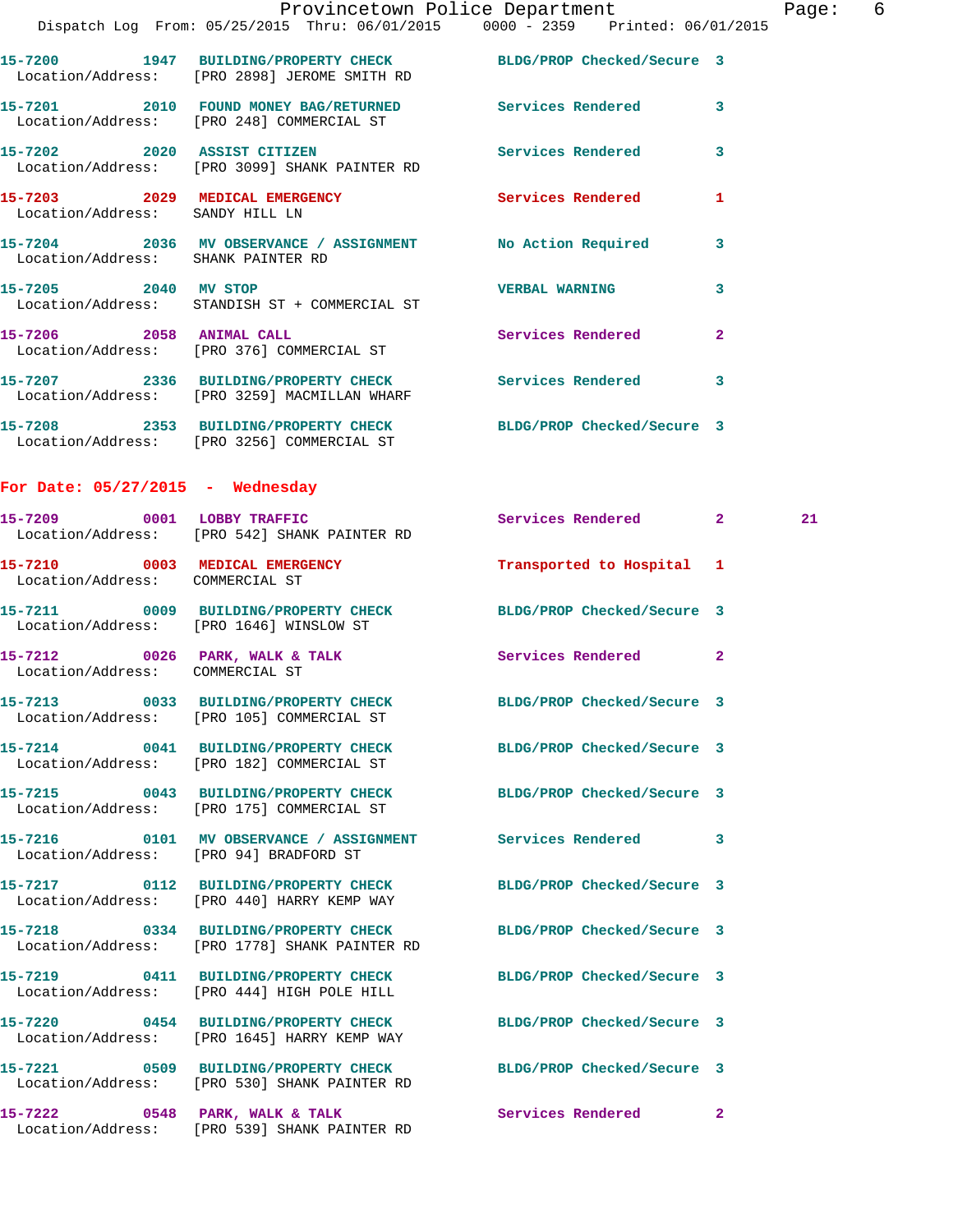|                                                              | 15-7223 0628 MEDICAL EMERGENCY<br>Location/Address: [PRO 964] KIMBERLY LN                              | Services Rendered 1        |                         |
|--------------------------------------------------------------|--------------------------------------------------------------------------------------------------------|----------------------------|-------------------------|
|                                                              | 15-7224 0755 MV ACCIDENT<br>Location/Address: JEROME SMITH RD + WINSLOW ST                             | <b>Services Rendered</b>   | 1                       |
| 15-7225 0757 ANIMAL CALL                                     | Location/Address: [PRO 1115] STANDISH ST                                                               | Services Rendered          | $\mathbf{2}$            |
| 15-7226 0814 SCHOOL                                          | Location/Address: [PRO 569] WINSLOW ST                                                                 | <b>Services Rendered</b>   | 3                       |
|                                                              | 15-7227 0819 ANIMAL/FOX FOLLOW UP<br>Location/Address: [PRO 547] COMMERCIAL ST                         | Could Not Locate           | $\mathbf{2}$            |
|                                                              | 15-7228 0857 BUILDING/PROPERTY CHECK<br>Location/Address: [PRO 2483] COMMERCIAL ST                     | <b>Services Rendered</b>   | 3                       |
|                                                              | 15-7229 0859 MV OBSERVANCE / ASSIGNMENT Services Rendered<br>Location/Address: [PRO 106] COMMERCIAL ST |                            | 3                       |
| 15-7230 0903 MV STOP                                         | Location/Address: [PRO 2380] CREEK HILL RD + BRADFORD ST EXT                                           | <b>VERBAL WARNING</b>      | $\overline{\mathbf{3}}$ |
|                                                              | 15-7231 0925 BUILDING/PROPERTY CHECK<br>Location/Address: [PRO 3318] CEMETERY RD                       | BLDG/PROP Checked/Secure 3 |                         |
| 15-7232 0927 FOLLOW UP                                       | Location/Address: [PRO 105] COMMERCIAL ST                                                              | Services Rendered 2        |                         |
|                                                              | 15-7233 0942 MEDICAL EMERGENCY<br>Location/Address: [PRO 1509] BRADFORD ST                             | Transported to Hospital 1  |                         |
| 15-7234 0957 DISTURBANCE                                     | Location/Address: [PRO 105] COMMERCIAL ST                                                              | SPOKEN TO                  | $\mathbf{1}$            |
|                                                              | 15-7235 1105 GENERAL INFO                                                                              | Services Rendered          | 3                       |
|                                                              | 15-7236 1116 PARK, WALK & TALK<br>Location/Address: [PRO 285] COMMERCIAL ST                            | <b>Services Rendered</b>   | $\mathbf{2}$            |
|                                                              | 15-7238 1142 FOLLOW UP<br>Location/Address: [PRO 2645] SHANK PAINTER RD                                | <b>Services Rendered</b>   | $\mathbf{2}$            |
|                                                              | 15-7240 1302 PARKING COMPLAINT/KIOSK<br>Location/Address: [PRO 3456] RYDER ST EXT                      | Services Rendered          | 3 <sup>7</sup>          |
|                                                              | 15-7241 1311 MV ACCIDENT/MINOR<br>Location/Address: [PRO 542] SHANK PAINTER RD                         | <b>SPOKEN TO</b>           | $\mathbf{1}$            |
|                                                              | 15-7242 1328 SERVE RESTRAINING ORDER<br>Location/Address: [PRO 3094] COMMERCIAL ST                     | Could Not Locate           | $\mathbf{2}$            |
|                                                              | $15 - 7243$ 1358 PARK, WALK & TALK<br>Location/Address: [PRO 3619] COMMERCIAL ST                       | Services Rendered 2        |                         |
|                                                              | 15-7244 1444 MEDICAL EMERGENCY<br>Location/Address: CONANT ST + BRADFORD ST                            | Taken/Referred to Other 1  |                         |
|                                                              | 15-7245 1558 BUILDING/PROPERTY CHECK<br>Location/Address: [PRO 512] PRINCE ST                          | BLDG/PROP Checked/Secure 3 |                         |
| 15-7246 1614 MV HIT & RUN<br>Location/Address: COMMERCIAL ST |                                                                                                        | <b>Services Rendered</b>   | $\mathbf{2}$            |
|                                                              | 15-7248 1747 MV COMPLAINT<br>Location/Address: [PRO 1316] COMMERCIAL ST                                | SPOKEN TO                  | $\mathbf{2}$            |
| 15-7249                                                      | 1831 BUILDING/PROPERTY CHECK<br>Location/Address: [PRO 1569] CUDWORTH ST                               | BLDG/PROP Checked/Secure 3 |                         |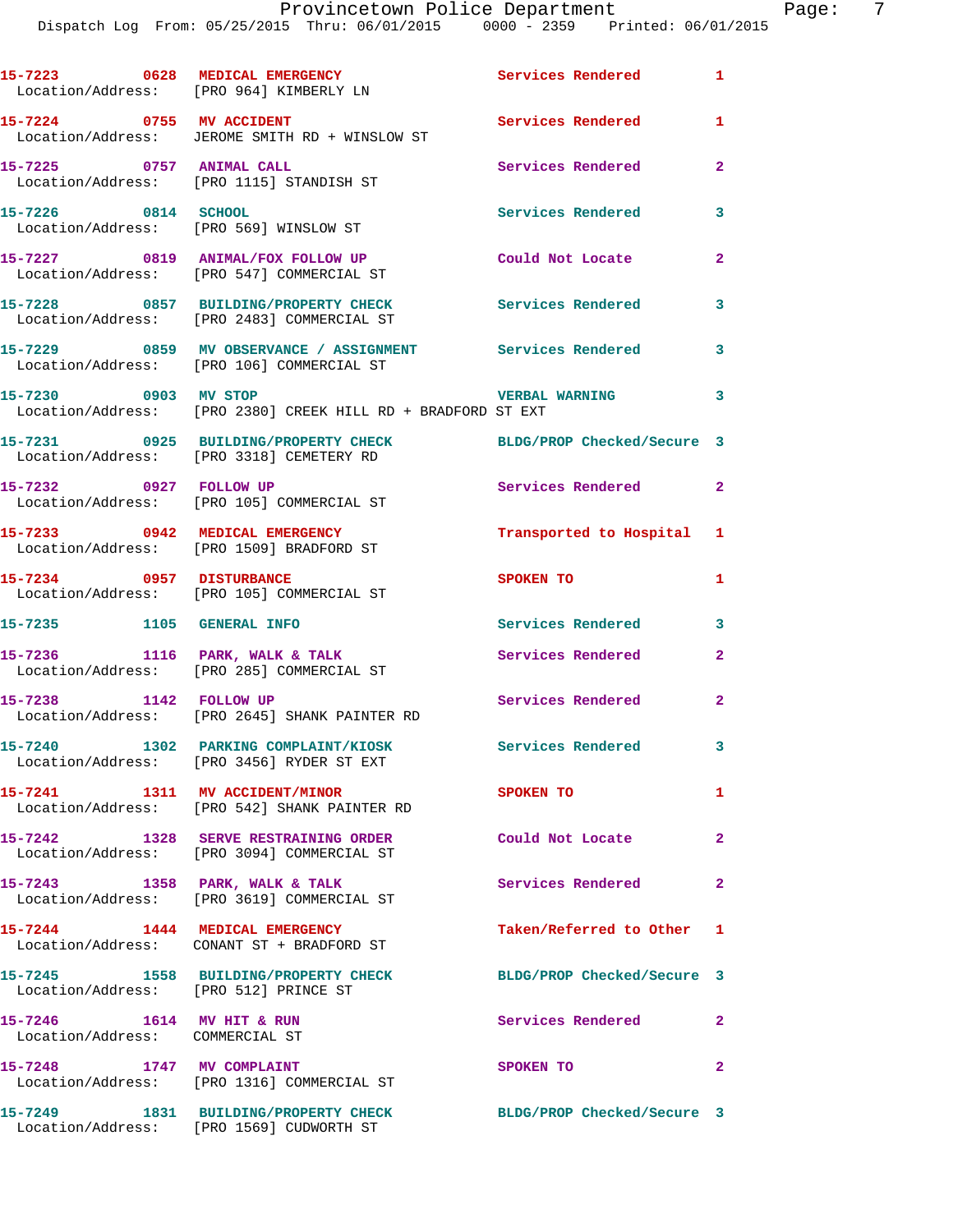## Provincetown Police Department The Page: 8

| Location/Address: BRADFORD ST                        | 15-7250 1906 MV OBSERVANCE / ASSIGNMENT No Action Required                                                       |                            | 3              |    |
|------------------------------------------------------|------------------------------------------------------------------------------------------------------------------|----------------------------|----------------|----|
| 15-7251 2003 MV STOP<br>Location/Address: HARBOUR DR |                                                                                                                  | <b>VERBAL WARNING</b>      | 3              |    |
| Location/Address: BRADFORD ST                        | 15-7252 2058 MV OBSERVANCE / ASSIGNMENT No Action Required                                                       |                            | 3              |    |
|                                                      | 15-7253 2058 MEDICAL EMERGENCY<br>Location/Address: [PRO 1566] CONWELL ST                                        | Transported to Hospital    | 1              |    |
| 15-7254 2112 MV STOP                                 | Location/Address: [PRO 221] COMMERCIAL ST                                                                        | No Action Required         | 3              |    |
| Location/Address: SHANK PAINTER RD                   | 15-7255 2132 MV OBSERVANCE / ASSIGNMENT No Action Required                                                       |                            | 3              |    |
|                                                      | 15-7256 2241 MEDICAL EMERGENCY<br>Location/Address: [PRO 1741] COMMERCIAL ST                                     | PATIENT REFUSAL            | 1              |    |
|                                                      | 15-7257 2251 BUILDING/PROPERTY CHECK<br>Location/Address: [PRO 2539] RYDER ST EXT                                | BLDG/PROP Checked/Secure 3 |                |    |
|                                                      | 15-7258 2301 BUILDING/PROPERTY CHECK BLDG/PROP Checked/Secure 3<br>Location/Address: [PRO 182] COMMERCIAL ST     |                            |                |    |
| 15-7259 2314 MV STOP<br>Refer To Arrest: 15-92-AR    | Location/Address: CARVER ST + BRADFORD ST                                                                        | Arrest(s) Made             | 3              |    |
| Location/Address: [OT] COPELAND                      | 15-7260 2318 ASSIST AGENCY /E911 5 Taken/Referred to Other 3                                                     |                            |                |    |
| For Date: $05/28/2015$ - Thursday                    |                                                                                                                  |                            |                |    |
|                                                      | 15-7261 0000 LOBBY TRAFFIC<br>Location/Address: [PRO 542] SHANK PAINTER RD                                       | Services Rendered 2        |                | 19 |
|                                                      | 15-7262 0028 BUILDING/PROPERTY CHECK BLDG/PROP Checked/Secure 3<br>Location/Address: [PRO 1778] SHANK PAINTER RD |                            |                |    |
|                                                      | 15-7263 0037 BUILDING/PROPERTY CHECK BLDG/PROP Checked/Secure 3<br>Location/Address: [PRO 530] SHANK PAINTER RD  |                            |                |    |
|                                                      | 15-7264 0037 BUILDING/PROPERTY CHECK BLDG/PROP Checked/Secure 3<br>Location/Address: [PRO 440] HARRY KEMP WAY    |                            |                |    |
| 15-7265 0054 MV STOP                                 | Location/Address: [PRO 399] COMMERCIAL ST                                                                        | <b>VERBAL WARNING</b>      | 3              |    |
|                                                      | 15-7266 0110 PARK, WALK & TALK<br>Location: [PRO 3431] LOPES SQUARE                                              | No Action Required         | $\overline{a}$ |    |
|                                                      | 15-7267   0113 MV OBSERVANCE / ASSIGNMENT   Services Rendered<br>Location/Address: BRADFORD ST + RYDER ST        |                            | 3              |    |
| Location/Address: [PRO 43] BRADFORD ST               | 15-7268 0116 MV OBSERVANCE / ASSIGNMENT Services Rendered                                                        |                            | 3              |    |
| Location/Address: [PRO 2513] ROUTE 6                 | 15-7269 		 0123 MV OBSERVANCE / ASSIGNMENT Services Rendered                                                     |                            | 3              |    |
|                                                      | 15-7270 0150 BUILDING/PROPERTY CHECK BLDG/PROP Checked/Secure 3<br>Location/Address: [PRO 2542] COMMERCIAL ST    |                            |                |    |
|                                                      | 15-7271 0152 BUILDING/PROPERTY CHECK<br>Location/Address: [PRO 3259] MACMILLAN WHARF                             | BLDG/PROP Checked/Secure 3 |                |    |
|                                                      |                                                                                                                  |                            |                |    |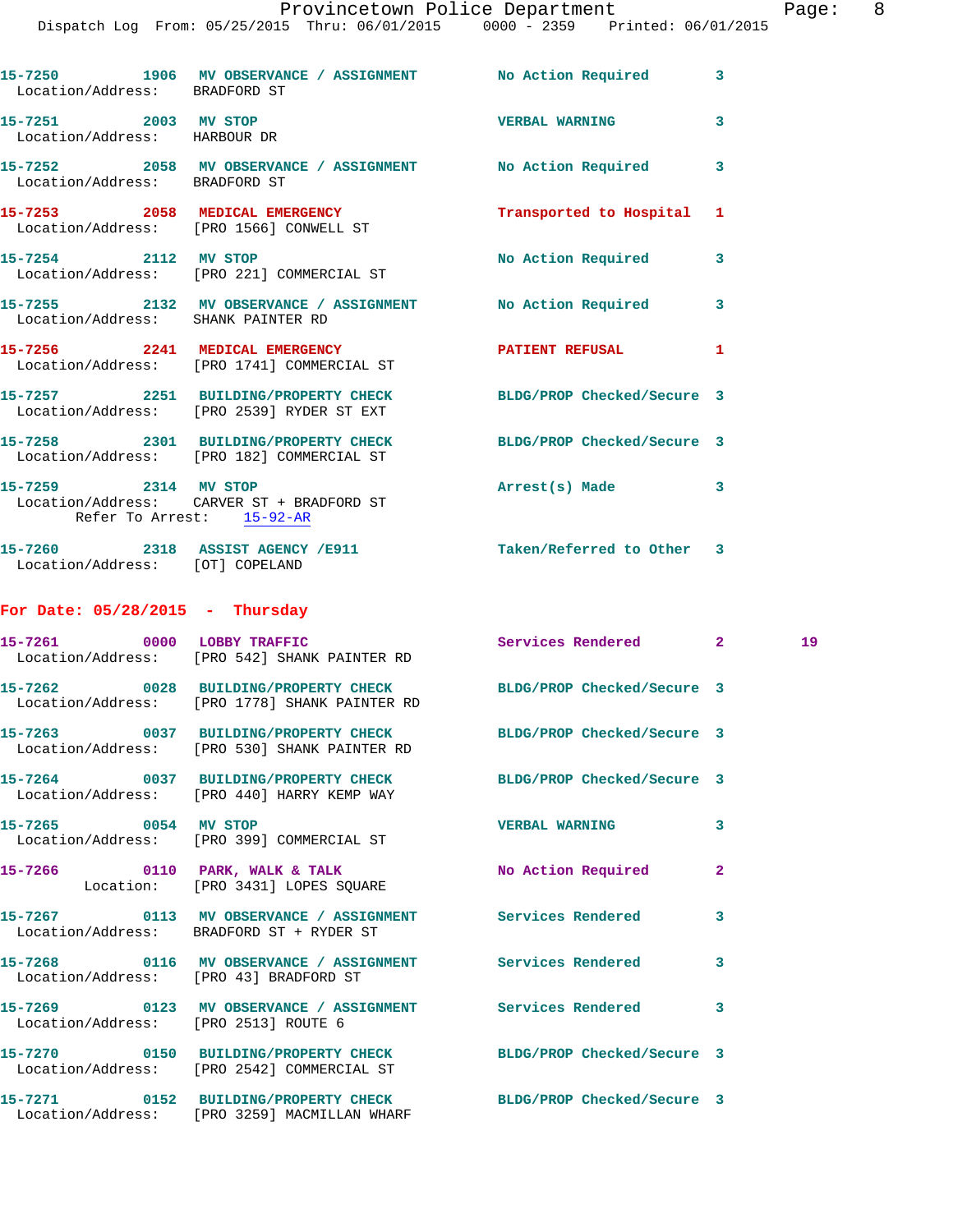|                                                              | Provincetown Police Department Page: 9<br>Dispatch Log From: 05/25/2015 Thru: 06/01/2015 0000 - 2359 Printed: 06/01/2015 |                           |              |  |
|--------------------------------------------------------------|--------------------------------------------------------------------------------------------------------------------------|---------------------------|--------------|--|
|                                                              | 15-7272 0156 BUILDING/PROPERTY CHECK BLDG/PROP Checked/Secure 3<br>Location/Address: [PRO 2543] MACMILLAN WHARF          |                           |              |  |
| Location/Address: JEROME SMITH RD                            | 15-7273 0227 BUILDING/PROPERTY CHECK BLDG/PROP Checked/Secure 3                                                          |                           |              |  |
|                                                              | 15-7274 0253 BUILDING/PROPERTY CHECK BLDG/PROP Checked/Secure 3<br>Location/Address: [PRO 3609] COMMERCIAL ST            |                           |              |  |
| 15-7277 0350 COMPLAINT                                       | Location/Address: [PRO 542] SHANK PAINTER RD                                                                             | SPOKEN TO                 | 3            |  |
|                                                              | 15-7275  0358  BUILDING/PROPERTY CHECK  BLDG/PROP Checked/Secure 3<br>Location/Address: [PRO 545] SHANK PAINTER RD       |                           |              |  |
|                                                              | $15-7276$ 0403 ALARM - GENERAL<br>Location/Address: [PRO 603] COMMERCIAL ST                                              | False Alarm               | 1            |  |
|                                                              |                                                                                                                          |                           | 3            |  |
|                                                              | 15-7279 0521 BUILDING/PROPERTY CHECK BLDG/PROP Checked/Secure 3<br>Location/Address: [PRO 447] JEROME SMITH RD           |                           |              |  |
|                                                              | 15-7280 0526 BUILDING/PROPERTY CHECK BLDG/PROP Checked/Secure 3<br>Location/Address: [PRO 1638] COMMERCIAL ST            |                           |              |  |
| Location/Address: [PRO 521] ROUTE 6                          | 15-7281 0558 BUILDING/PROPERTY CHECK Services Rendered                                                                   |                           | $\mathbf{3}$ |  |
| 15-7282 0632 HAZARDS                                         | Location/Address: ROUTE 6 + SHANK PAINTER RD                                                                             | Removed Hazard            | $\mathbf{2}$ |  |
|                                                              | 15-7283 0711 BUILDING/PROPERTY CHECK Services Rendered<br>Location/Address: [PRO 3430] COMMERCIAL ST                     |                           | 3            |  |
| 15-7284 0723 ANIMAL CALL                                     | Location/Address: [PRO 3670] SHANK PAINTER RD                                                                            | <b>Unfounded</b>          | $\mathbf{2}$ |  |
|                                                              | 15-7285 0732 BUILDING/PROPERTY CHECK Services Rendered<br>Location/Address: [PRO 2483] COMMERCIAL ST                     |                           | 3            |  |
| 15-7286 0733 LOST KEYS                                       | Location/Address: [PRO 542] SHANK PAINTER RD                                                                             | Services Rendered 3       |              |  |
| 15-7287 0750 ANIMAL CALL                                     | Location/Address: [PRO 175] COMMERCIAL ST                                                                                | SPOKEN TO                 | $\mathbf{2}$ |  |
| 15-7288 0815 SCHOOL                                          | Location/Address: [PRO 569] WINSLOW ST                                                                                   | Services Rendered         | 3            |  |
| Location/Address: [PRO 3287] ROUTE 6                         | 15-7289 0830 BUILDING/PROPERTY CHECK BLDG/PROP Checked/Secure 3                                                          |                           |              |  |
| 15-7290 0856 LOST PHONE                                      | Location/Address: [PRO 542] SHANK PAINTER RD                                                                             | Services Rendered 3       |              |  |
| 15-7292 0901 MV STOP<br>Location/Address: [PRO 2479] ROUTE 6 |                                                                                                                          | <b>VERBAL WARNING</b>     | 3            |  |
|                                                              | 15-7291 0902 PARK, WALK & TALK<br>Location/Address: [PRO 175] COMMERCIAL ST                                              | Services Rendered         | $\mathbf{2}$ |  |
|                                                              | 15-7293 0907 CHEST PAIN<br>Location/Address: [PRO 1892] SHANK PAINTER RD                                                 | Transported to Hospital 1 |              |  |
| 15-7294 0924 MV COMPLAINT                                    | Location/Address: [PRO 1316] COMMERCIAL ST                                                                               | Services Rendered         | $\mathbf{2}$ |  |
| 15-7295 0926 MV STOP                                         |                                                                                                                          | <b>VERBAL WARNING</b>     | 3            |  |

Location/Address: [PRO 2519] ROUTE 6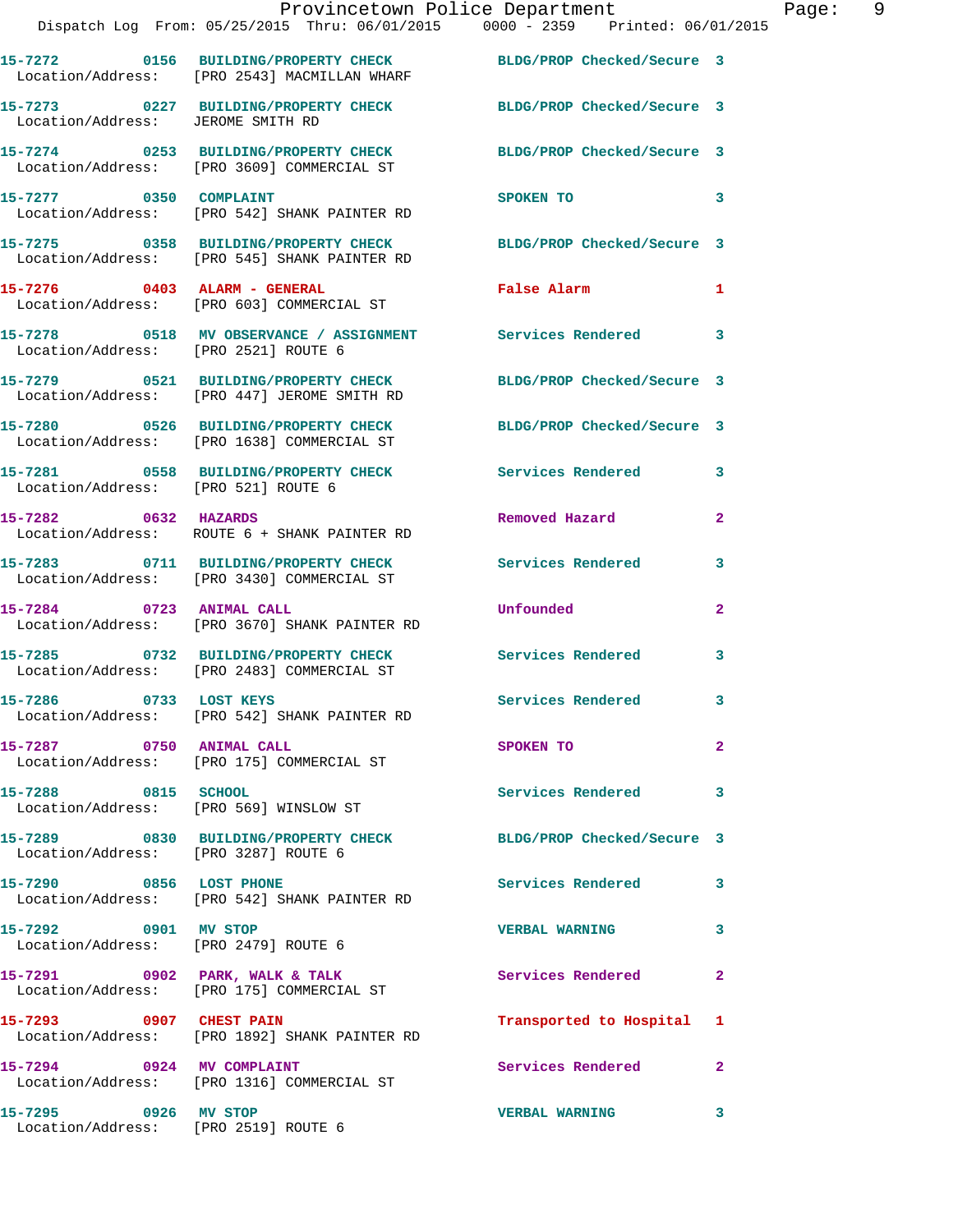| 15-7298 0930 FIRE, OTHER             | Location/Address: [PRO 2667] CAPTAIN BERTIES WAY                                      | Services Rendered 1        |                            |
|--------------------------------------|---------------------------------------------------------------------------------------|----------------------------|----------------------------|
| Location/Address: COMMERCIAL ST      | 15-7296 1014 PARK, WALK & TALK                                                        | No Action Required         | $\overline{\mathbf{2}}$    |
| Location/Address: SHANK PAINTER RD   | 15-7297 1042 MV OBSERVANCE / ASSIGNMENT Citation/Warning Issued 3                     |                            |                            |
| 15-7299 1052 MV STOP                 | Location/Address: [PRO 2479] ROUTE 6                                                  | <b>VERBAL WARNING</b>      | 3                          |
|                                      | 15-7300 1140 MV OBSERVANCE / ASSIGNMENT<br>Location/Address: [PRO 3430] COMMERCIAL ST | Services Rendered 3        |                            |
|                                      | 15-7301 1147 BUILDING/PROPERTY CHECK<br>Location/Address: [PRO 3317] CEMETERY RD      | BLDG/PROP Checked/Secure 3 |                            |
| Location/Address: [PRO 571] ALDEN ST | 15-7302 1152 BUILDING/PROPERTY CHECK                                                  | BLDG/PROP Checked/Secure 3 |                            |
|                                      | 15-7303 1242 MEDICAL EMERGENCY<br>Location/Address: [PRO 2099] BRADFORD ST            | Transported to Hospital 1  |                            |
|                                      | 15-7304 1247 BUILDING/PROPERTY CHECK<br>Location/Address: [PRO 2483] COMMERCIAL ST    | <b>Services Rendered</b>   | $\overline{\phantom{a}}$ 3 |
|                                      | 15-7305 1301 LOST LICENSE<br>Location/Address: [PRO 542] SHANK PAINTER RD             | Services Rendered 3        |                            |
| Location/Address: [PRO 3287] ROUTE 6 | 15-7306 1304 BUILDING/PROPERTY CHECK                                                  | BLDG/PROP Checked/Secure 3 |                            |
|                                      | 15-7308 1337 PARK, WALK & TALK<br>Location/Address: [PRO 2500] COMMERCIAL ST          | Services Rendered 2        |                            |
|                                      | 15-7309 1359 ASSIST CITIZEN<br>Location/Address: [PRO 516] RACE POINT RD              | Services Rendered          | 3                          |
|                                      | 15-7310 1419 BUILDING/PROPERTY CHECK<br>Location/Address: [PRO 2483] COMMERCIAL ST    | BLDG/PROP Checked/Secure 3 |                            |
|                                      | 15-7311 1437 LOST WALLET/FOUND<br>Location/Address: [PRO 542] SHANK PAINTER RD        | Services Rendered 3        |                            |
| 15-7312 1501 ASSIST CITIZEN          | Location/Address: [PRO 542] SHANK PAINTER RD                                          | Services Rendered          | $\mathbf{3}$               |
|                                      | 15-7313 1507 HAZARDS/DOWNED WIRE<br>Location/Address: TREMONT ST + NICKERSON ST       | Services Rendered          | $\mathbf{2}$               |
| 15-7314 1523 SERVICE CALL            | Location/Address: [PRO 542] SHANK PAINTER RD                                          | Services Rendered          | 3                          |
| 15-7315 1540 MV STOP                 | Location/Address: [PRO 725] BRADFORD ST + SHANK PAINTER RD                            | <b>VERBAL WARNING</b>      | 3                          |
| 15-7317 1620 DOG BITE                | Location/Address: [PRO 542] SHANK PAINTER RD                                          | Services Rendered          | $\mathbf{2}$               |
|                                      | Location/Address: BRADFORD ST + FRANKLIN ST                                           | Services Rendered          | $\mathbf{2}$               |
| 15-7319 1643 DOT                     | Location/Address: [PRO 440] HARRY KEMP WAY                                            | Transported to Hospital 1  |                            |
| 15-7320 1736 ASSIST CITIZEN          | Location/Address: [PRO 290] COMMERCIAL ST                                             | No Action Required         | 3                          |
| 15-7322 1901 ALARM - GENERAL         |                                                                                       | False Alarm 1              |                            |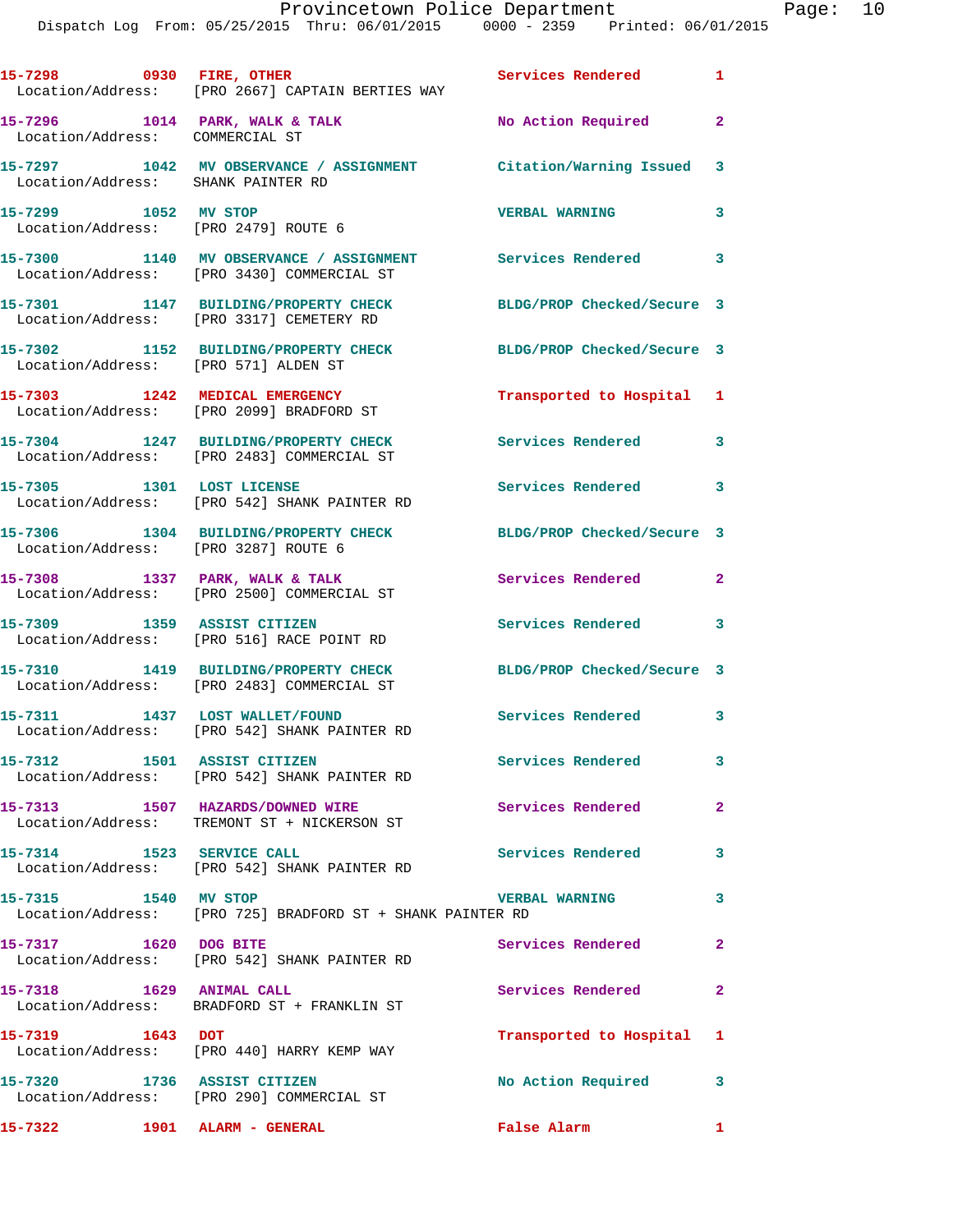|                                 | Provincetown Police Department<br>Dispatch Log From: 05/25/2015 Thru: 06/01/2015 0000 - 2359 Printed: 06/01/2015 |                            |              | Page: 11 |  |
|---------------------------------|------------------------------------------------------------------------------------------------------------------|----------------------------|--------------|----------|--|
|                                 | Location/Address: [PRO 178] COMMERCIAL ST                                                                        |                            |              |          |  |
|                                 | 15-7323 1930 PARK, WALK & TALK 1988 Services Rendered<br>Location/Address: [PRO 105] COMMERCIAL ST               |                            | $\mathbf{2}$ |          |  |
|                                 | 15-7324 1949 DISTURBANCE<br>Location/Address: SNAIL RD + COMMERCIAL ST                                           | SPOKEN TO                  | $\mathbf{1}$ |          |  |
|                                 | 15-7325 2110 ALARM - FIRE<br>Location/Address: [PRO 204] COMMERCIAL ST                                           | <b>Services Rendered</b>   | $\mathbf{1}$ |          |  |
| 15-7326 2150 MV STOP            | Location/Address: STANDISH ST + FREEMAN ST                                                                       | <b>VERBAL WARNING</b>      | 3            |          |  |
|                                 | 15-7327 2200 MV OBSERVANCE / ASSIGNMENT Services Rendered<br>Location/Address: [PRO 3430] COMMERCIAL ST          |                            | 3            |          |  |
| 15-7328 2225 MV STOP            | Location/Address: ROUTE 6 + SNAIL RD                                                                             | VERBAL WARNING 3           |              |          |  |
|                                 | 15-7329 2316 BUILDING/PROPERTY CHECK BLDG/PROP Checked/Secure 3<br>Location/Address: [PRO 1638] COMMERCIAL ST    |                            |              |          |  |
|                                 | 15-7330 2321 BUILDING/PROPERTY CHECK BLDG/PROP Checked/Secure 3<br>Location/Address: [PRO 1778] SHANK PAINTER RD |                            |              |          |  |
|                                 | 15-7331 2338 BUILDING/PROPERTY CHECK BLDG/PROP Checked/Secure 3<br>Location/Address: [PRO 182] COMMERCIAL ST     |                            |              |          |  |
|                                 | 15-7332 2344 MV OBSERVANCE / ASSIGNMENT Services Rendered<br>Location/Address: [PRO 43] BRADFORD ST              |                            | 3            |          |  |
|                                 | 15-7333 2353 MV OBSERVANCE / ASSIGNMENT Services Rendered 3<br>Location/Address: [PRO 3069] BRADFORD ST          |                            |              |          |  |
| For Date: $05/29/2015$ - Friday |                                                                                                                  |                            |              |          |  |
|                                 | 15-7334 0011 MV STOP<br>Location/Address: CONWAY ST + BRADFORD ST<br>Refer To Summons: 15-94-AR                  | Vehicle Towed              | $\mathbf{3}$ |          |  |
|                                 | 15-7335 0028 BUILDING/PROPERTY CHECK<br>Location/Address: [PRO 175] COMMERCIAL ST                                | BLDG/PROP Checked/Secure 3 |              |          |  |
|                                 | 15-7336 0041 BUILDING/PROPERTY CHECK BLDG/PROP Checked/Secure 3<br>Location/Address: [PRO 105] COMMERCIAL ST     |                            |              |          |  |
|                                 | 15-7337 0121 BUILDING/PROPERTY CHECK<br>Location/Address: [PRO 2542] COMMERCIAL ST                               | BLDG/PROP Checked/Secure 3 |              |          |  |
|                                 | 15-7338 0137 LOBBY TRAFFIC<br>Location/Address: [PRO 542] SHANK PAINTER RD                                       | Services Rendered 2        |              | 27       |  |
|                                 | 15-7339 0153 MV COMPLAINT/ON SIDEWALK Vehicle Towed<br>Location/Address: [PRO 1316] COMMERCIAL ST                |                            | $\mathbf{2}$ |          |  |
| Location/Address: BRADFORD ST   | 15-7340 0212 BUILDING/PROPERTY CHECK BLDG/PROP Checked/Secure 3                                                  |                            |              |          |  |
|                                 | 15-7341 0226 MEDICAL EMERGENCY<br>Location/Address: [PRO 1728] BRADFORD ST                                       | Transported to Hospital 1  |              |          |  |
|                                 | 15-7342 0259 BUILDING/PROPERTY CHECK BLDG/PROP Checked/Secure 3<br>Location/Address: [PRO 530] SHANK PAINTER RD  |                            |              |          |  |
|                                 | 15-7343 0512 BUILDING/PROPERTY CHECK Services Rendered<br>Location/Address: [PRO 3259] MACMILLAN WHARF           |                            | 3            |          |  |
|                                 | 15-7344 0524 BUILDING/PROPERTY CHECK BLDG/PROP Checked/Secure 3<br>Location/Address: [PRO 3489] COMMERCIAL ST    |                            |              |          |  |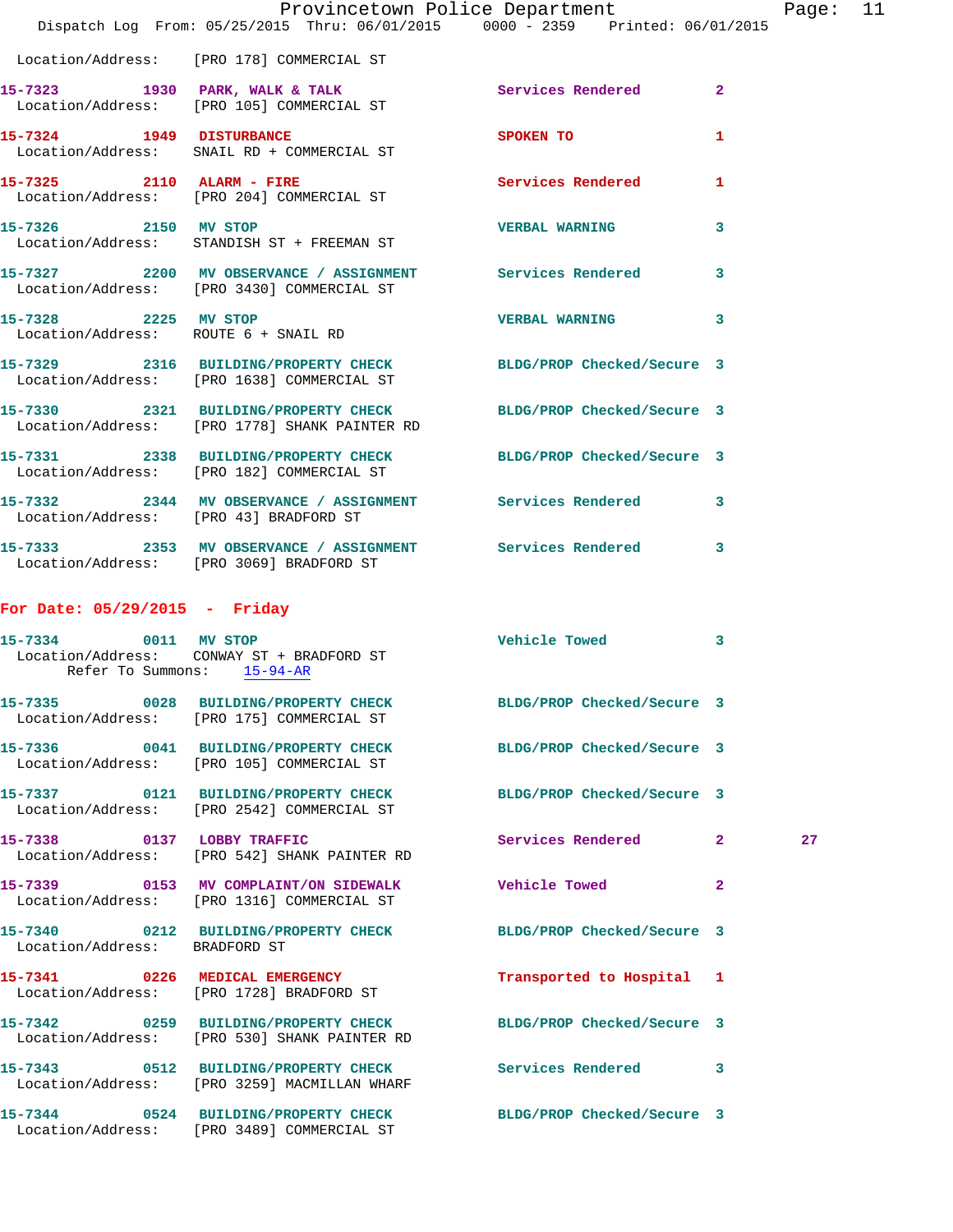|                                                                | 15-7345 0606 MEDICAL EMERGENCY<br>Location/Address: [PRO 1610] WINTHROP ST                                 | Transported to Hospital 1  |                |
|----------------------------------------------------------------|------------------------------------------------------------------------------------------------------------|----------------------------|----------------|
| 15-7346 0620 LIFT ASSIST                                       | Location/Address: [PRO 781] CAPTAIN BERTIES WAY                                                            | Services Rendered 1        |                |
| 15-7348 0649 ALARM - GENERAL                                   | Location/Address: [PRO 440] HARRY KEMP WAY                                                                 | False Alarm                | $\mathbf{1}$   |
| Location/Address: [PRO 3287] ROUTE 6                           | 15-7347 0751 BUILDING/PROPERTY CHECK                                                                       | BLDG/PROP Checked/Secure 3 |                |
|                                                                | 15-7349 0755 BUILDING/PROPERTY CHECK<br>Location/Address: [PRO 2483] COMMERCIAL ST                         | <b>Services Rendered</b>   | 3              |
|                                                                | 15-7350 0803 BUILDING/PROPERTY CHECK<br>Location/Address: [PRO 2500] COMMERCIAL ST                         | Services Rendered          | $\mathbf{3}$   |
| Location/Address: [PRO 569] WINSLOW ST                         | 15-7351 0816 SERVICE CALL/SCHOOL                                                                           | <b>Services Rendered</b>   | 3              |
| Location/Address: SHANK PAINTER RD                             | 15-7352 0840 MV OBSERVANCE / ASSIGNMENT Services Rendered                                                  |                            | 3              |
|                                                                | 15-7353 0949 PARK, WALK & TALK<br>Location/Address: [PRO 175] COMMERCIAL ST                                | <b>Services Rendered</b>   | $\mathbf{2}$   |
| 15-7354 1012 MV STOP                                           | Location/Address: [PRO 395] COMMERCIAL ST                                                                  | Vehicle Towed              | 3              |
|                                                                | 15-7355 1020 PARKING COMPLAINT / GENERAL Services Rendered<br>Location/Address: [PRO 2483] COMMERCIAL ST   |                            | 3              |
| 15-7356 1046 MEDICAL EMERGENCY                                 | Location/Address: [PRO 440] HARRY KEMP WAY                                                                 | Transported to Hospital 1  |                |
| 15-7357 1050 LOOSE DOG                                         | Location/Address: ROUTE 6 + SHANK PAINTER RD                                                               | SPOKEN TO                  | $\overline{2}$ |
|                                                                | 15-7359 1104 BUILDING/PROPERTY CHECK<br>Location/Address: [PRO 3259] MACMILLAN WHARF                       | <b>Services Rendered</b>   | $\mathbf{3}$   |
| 15-7360 1107 ASSIST CITIZEN<br>Location/Address: COMMERCIAL ST |                                                                                                            | Services Rendered 3        |                |
| Location/Address: [PRO 2763] CONANT ST                         | 15-7363 1128 LOST CASE WITH CREDIT CARDS Services Rendered                                                 |                            | 3              |
| 15-7361 1153 SERVICE CALL                                      | Location/Address: [PRO 569] WINSLOW ST                                                                     | Services Rendered          | 3              |
| 15-7362 1205 ILLEGAL DUMPING                                   | Location/Address: [PRO 2794] COMMERCIAL ST                                                                 | Services Rendered          | $\overline{2}$ |
|                                                                | 15-7364 1240 ASSIST AGENCY / MUTUAL AID Services Rendered<br>Location/Address: [PRO 2490] PROVINCELANDS RD |                            | 3              |
| 15-7365 1242 ANIMAL CALL                                       | Location/Address: [PRO 526] RYDER ST EXT                                                                   | Services Rendered          | $\mathbf{2}$   |
|                                                                | 15-7366 1257 PARK, WALK & TALK<br>Location/Address: [PRO 105] COMMERCIAL ST                                | Services Rendered          | $\overline{2}$ |
|                                                                | 15-7367 1332 BUILDING/PROPERTY CHECK                                                                       | <b>Services Rendered</b>   | 3              |
| 15-7368 1349 ALARM - GENERAL                                   | Location/Address: [PRO 2977] COMMERCIAL ST                                                                 | SPOKEN TO                  | 1              |
|                                                                | Location/Address: [PRO 1958] SHANK PAINTER RD<br>15-7369 1352 MISSING PERSON/ALLEGED                       | Investigated               | $\mathbf{1}$   |
|                                                                |                                                                                                            |                            |                |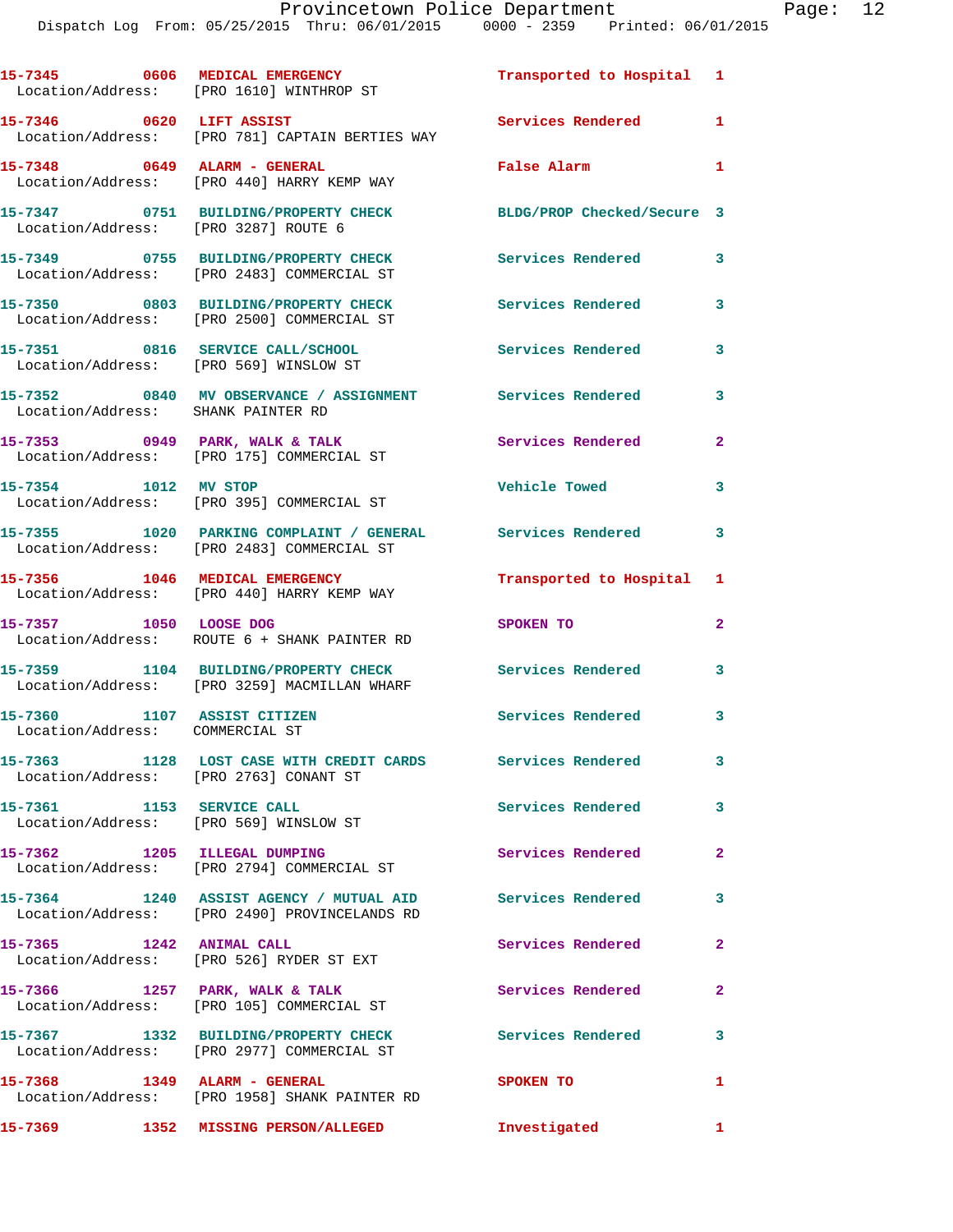|                                                        | Provincetown Police Department<br>Dispatch Log From: 05/25/2015 Thru: 06/01/2015 0000 - 2359 Printed: 06/01/2015 |                            |              |
|--------------------------------------------------------|------------------------------------------------------------------------------------------------------------------|----------------------------|--------------|
|                                                        | Location/Address: [PRO 1892] SHANK PAINTER RD                                                                    |                            |              |
|                                                        | 15-7370 1401 MEDICAL EMERGENCY/LIFT ASSIST Services Rendered<br>Location/Address: [PRO 395] COMMERCIAL ST        |                            | 1            |
|                                                        | 15-7371 1414 LOST ID AND LICENSE Services Rendered<br>Location/Address: [PRO 542] SHANK PAINTER RD               |                            | 3            |
|                                                        | 15-7372 1426 FOUND DRIVER'S LICENSE Services Rendered<br>Location/Address: [PRO 542] SHANK PAINTER RD            |                            | 3            |
|                                                        | 15-7375 1608 PARK, WALK & TALK<br>Location/Address: [PRO 175] COMMERCIAL ST                                      | Services Rendered          | $\mathbf{2}$ |
|                                                        | 15-7376 1609 BUILDING/PROPERTY CHECK<br>Location/Address: [PRO 2206] COMMERCIAL ST                               | BLDG/PROP Checked/Secure 3 |              |
|                                                        | 15-7377 1629 SUSPICIOUS ACTIVITY<br>Location/Address: [PRO 803] COMMERCIAL ST                                    | Could Not Locate           | $\mathbf{2}$ |
|                                                        | 15-7378 1632 DISTURBANCE/NO TRESPESS<br>Location/Address: [PRO 356] COMMERCIAL ST                                | Services Rendered          | 1            |
| Location/Address: ROUTE 6                              | 15-7379 1737 MV OBSERVANCE / ASSIGNMENT No Action Required                                                       |                            | 3            |
|                                                        | 15-7380 1748 MV ACCIDENT/MINOR<br>Location/Address: [PRO 45] COMMERCIAL ST                                       | Services Rendered          | 1            |
|                                                        | 15-7382 1805 MEDICAL EMERGENCY<br>Location/Address: [PRO 1722] COMMERCIAL ST                                     | <b>PATIENT REFUSAL</b>     | 1            |
|                                                        | 15-7383 1839 LOST WALLET/FOUND<br>Location/Address: [PRO 542] SHANK PAINTER RD                                   | Services Rendered          | 3            |
|                                                        | 15-7384 1853 ASSIST CITIZEN<br>Location/Address: [PRO 433] RYDER ST EXT                                          | Services Rendered          | 3            |
|                                                        | 15-7386 1919 FOUND VISA CARD<br>Location/Address: [PRO 542] SHANK PAINTER RD                                     | No Action Required 3       |              |
| Location/Address: [PRO 512] PRINCE ST                  | 15-7387 1932 BUILDING/PROPERTY CHECK                                                                             | BLDG/PROP Checked/Secure 3 |              |
|                                                        | 15-7388 1958 MV STOP<br>  Location/Address: [PRO 1669] BRADFORD ST                                               | <b>VERBAL WARNING</b>      | 3            |
| Location: CENTER ROAM                                  | 15-7389 2023 PARK, WALK & TALK                                                                                   | No Action Required         | $\mathbf{2}$ |
| 15-7390 2025 TRAFFIC CONTROL<br>Location: CENTRAL      |                                                                                                                  | <b>Services Rendered</b>   | 3            |
|                                                        | 15-7391 2045 BUILDING/PROPERTY CHECK BLDG/PROP Checked/Secure 3<br>Location/Address: [PRO 2698] COMMERCIAL ST    |                            |              |
|                                                        | 15-7392 2057 MEDICAL EMERGENCY<br>Location/Address: [PRO 1651] DAGGETT LN                                        | <b>PATIENT REFUSAL</b>     | 1            |
| 15-7393 2105 MV STOP<br>Location/Address: HOWLAND ST   |                                                                                                                  | <b>VERBAL WARNING</b>      | 3            |
| 15-7394 2128 MV COMPLAINT<br>Location/Address: ROUTE 6 |                                                                                                                  | Could Not Locate           | 2            |
|                                                        | 15-7397 2239 LOST KEYS<br>Location/Address: [PRO 399] COMMERCIAL ST                                              | Services Rendered          | 3            |
|                                                        | 15-7398 2249 BUILDING/PROPERTY CHECK BLDG/PROP Checked/Secure 3<br>Location/Address: [PRO 105] COMMERCIAL ST     |                            |              |

Page: 13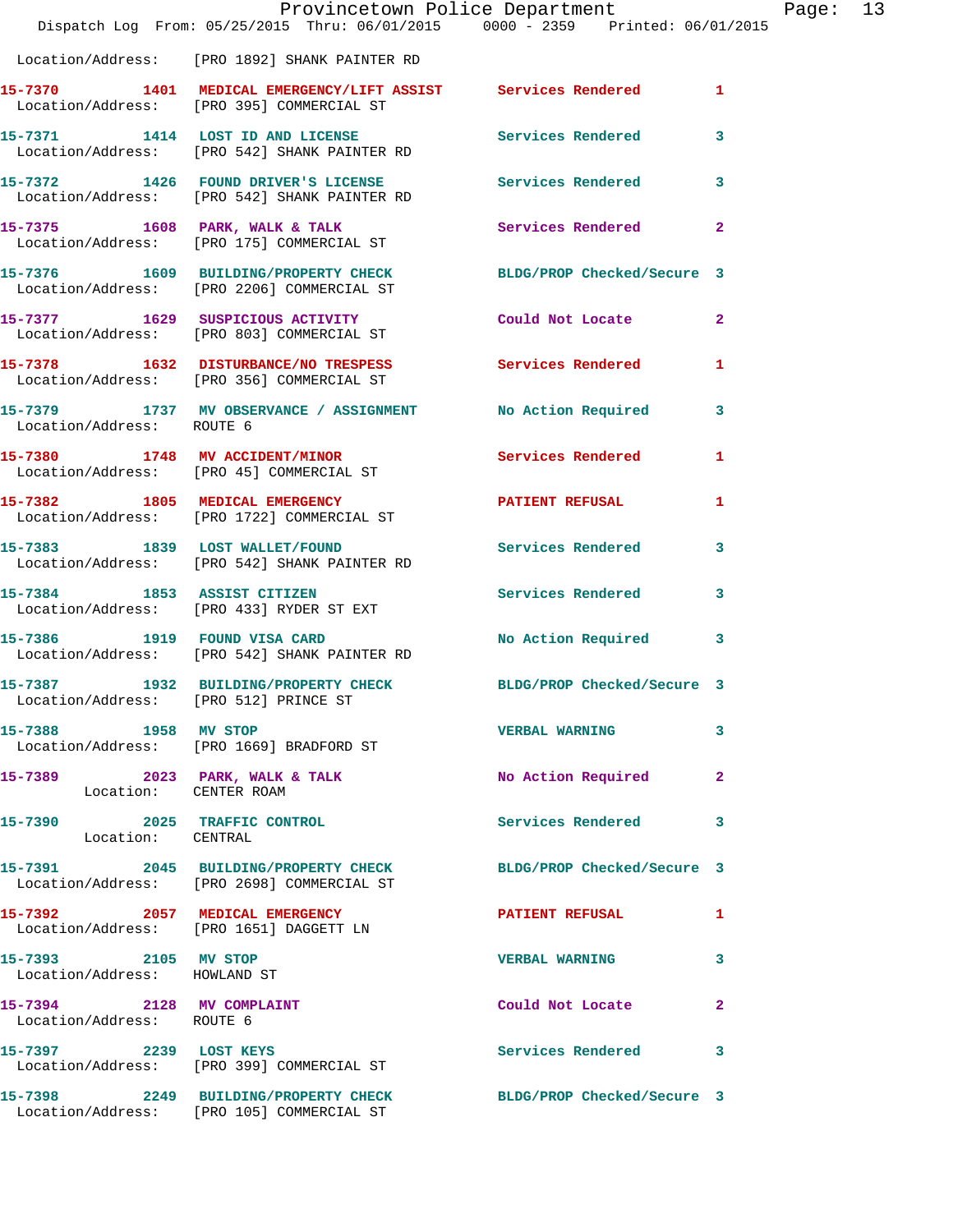|                                                                      | Provincetown Police Department<br>Dispatch Log From: 05/25/2015 Thru: 06/01/2015 0000 - 2359 Printed: 06/01/2015 |                                |              | Page: 14        |  |
|----------------------------------------------------------------------|------------------------------------------------------------------------------------------------------------------|--------------------------------|--------------|-----------------|--|
|                                                                      | 15-7399 2318 RIDE-A-LONG Services Rendered 3<br>Location/Address: [PRO 542] SHANK PAINTER RD                     |                                |              |                 |  |
|                                                                      | 15-7400 2323 BUILDING/PROPERTY CHECK Services Rendered 3<br>Location/Address: [PRO 2483] COMMERCIAL ST           |                                |              |                 |  |
|                                                                      | 15-7401 2329 BUILDING/PROPERTY CHECK BLDG/PROP Checked/Secure 3<br>Location/Address: [PRO 444] HIGH POLE HILL    |                                |              |                 |  |
| 15-7402 2333 MV STOP                                                 | Location/Address: [PRO 1655] BRADFORD ST                                                                         | VERBAL WARNING 3               |              |                 |  |
|                                                                      | 15-7403 2337 COMPLAINT<br>Location/Address: [PRO 484] MASONIC PL                                                 | SPOKEN TO THE STRIKE SPOKEN TO | 3            |                 |  |
|                                                                      | 15-7404 2345 NOISE COMPLAINT<br>Location/Address: [PRO 3276] COMMERCIAL ST                                       | LICENSING VIOLATION 3          |              |                 |  |
| For Date: $05/30/2015$ - Saturday                                    |                                                                                                                  |                                |              |                 |  |
|                                                                      | 15-7405 0008 BUILDING/PROPERTY CHECK BLDG/PROP Checked/Secure 3<br>Location/Address: [PRO 3430] COMMERCIAL ST    |                                |              |                 |  |
|                                                                      | 15-7406 0013 LOBBY TRAFFIC<br>Location/Address: [PRO 542] SHANK PAINTER RD                                       | Services Rendered 2            |              | 17 <sub>1</sub> |  |
|                                                                      | 15-7408 0020 NOISE COMPLAINT<br>Location/Address: [PRO 2832] COMMERCIAL ST                                       | LICENSING VIOLATION 3          |              |                 |  |
|                                                                      | 15-7409 0022 DISTURBANCE<br>Location/Address: [PRO 3443] COMMERCIAL ST                                           | Services Rendered 1            |              |                 |  |
|                                                                      | 15-7410 0044 DISTURBANCE<br>Location/Address: [PRO 3276] COMMERCIAL ST                                           | <b>SPOKEN TO</b>               | 1            |                 |  |
|                                                                      | 15-7412 0053 BUILDING/PROPERTY CHECK BLDG/PROP Checked/Secure 3<br>Location/Address: [PRO 182] COMMERCIAL ST     |                                |              |                 |  |
|                                                                      | 15-7413 0057 NOISE COMPLAINT<br>Location/Address: [PRO 84] CENTER ST                                             | <b>GONE ON ARRIVAL</b>         | $\mathbf{3}$ |                 |  |
|                                                                      | 15-7414 0151 BUILDING/PROPERTY CHECK<br>Location/Address: [PRO 440] HARRY KEMP WAY                               | BLDG/PROP Checked/Secure 3     |              |                 |  |
|                                                                      | 15-7415 0158 BUILDING/PROPERTY CHECK BLDG/PROP Checked/Secure 3<br>Location/Address: [PRO 3259] MACMILLAN WHARF  |                                |              |                 |  |
|                                                                      | 15-7416 0202 MV DISABLED<br>Location/Address: [PRO 539] SHANK PAINTER RD                                         | Vehicle Towed <b>Seat 1996</b> | $\mathbf{2}$ |                 |  |
|                                                                      | 15-7417 0527 BUILDING/PROPERTY CHECK BLDG/PROP Checked/Secure 3<br>Location/Address: [PRO 2483] COMMERCIAL ST    |                                |              |                 |  |
|                                                                      |                                                                                                                  |                                |              |                 |  |
| Location/Address: [PRO 1662] PEARL ST                                | 15-7419 0537 MEDICAL EMERGENCY                                                                                   | Services Rendered              | $\mathbf{1}$ |                 |  |
| 15-7420 0637 NOISE COMPLAINT<br>Location/Address: [PRO 424] COURT ST |                                                                                                                  | Unfounded                      | 3            |                 |  |
|                                                                      | 15-7421 0639 LOST GREEN CARD<br>Location/Address: [PRO 105] COMMERCIAL ST                                        | Services Rendered              | 3            |                 |  |
|                                                                      | 15-7422  0736 ANIMAL CALL/BARKING DOG Unfounded<br>Location/Address: [PRO 3670] SHANK PAINTER RD                 |                                | $\mathbf{2}$ |                 |  |
|                                                                      | 15-7423 0833 ANIMAL CALL/LOOSE DOG<br>Location/Address: [PRO 70] BRADFORD ST EXT                                 | Services Rendered              | $\mathbf{2}$ |                 |  |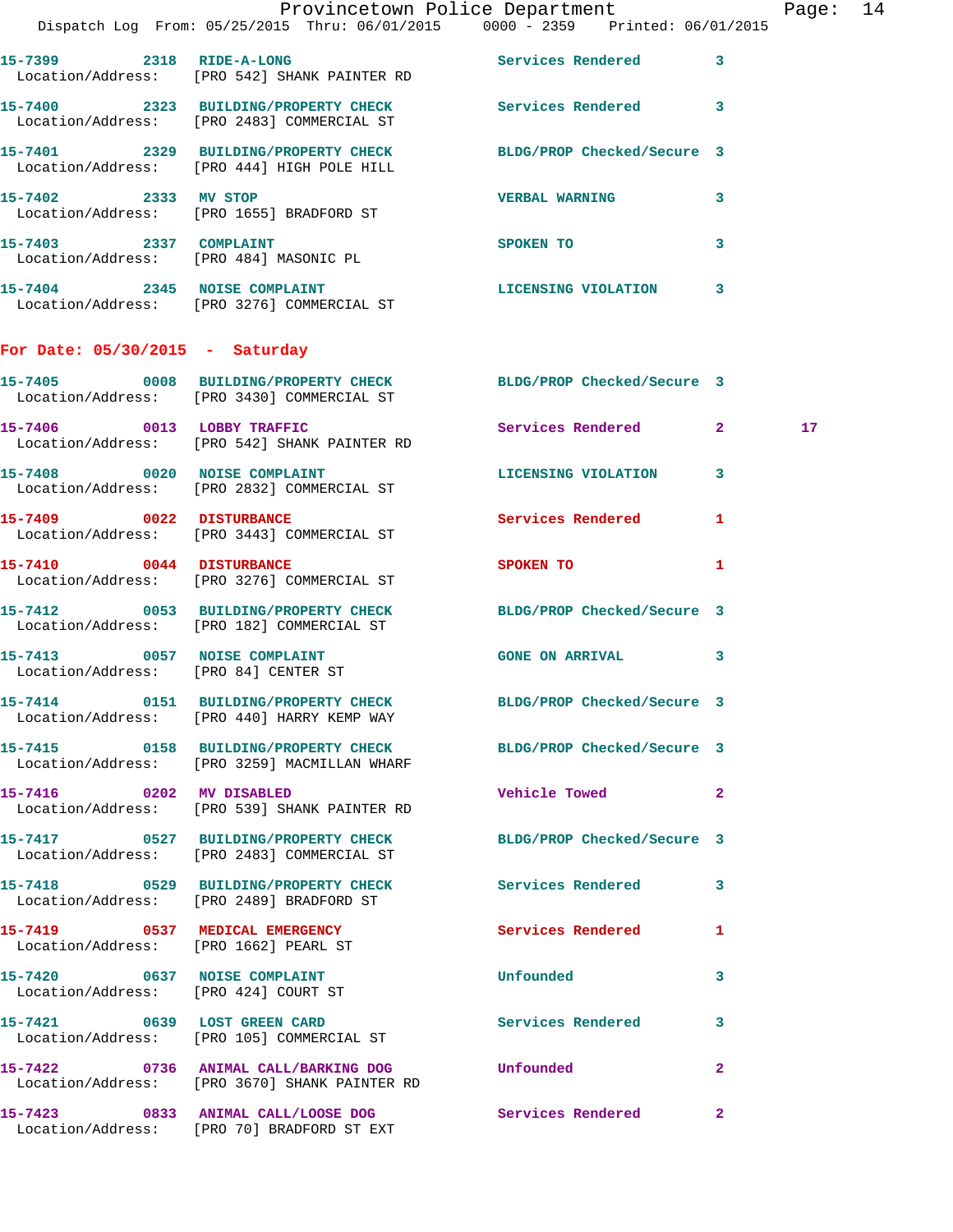| 15-7424 0853 COMPLAINT                                              | Location/Address: [PRO 2543] MACMILLAN WHARF                                                            | <b>GONE ON ARRIVAL</b>                          | $\overline{\mathbf{3}}$ |
|---------------------------------------------------------------------|---------------------------------------------------------------------------------------------------------|-------------------------------------------------|-------------------------|
| Location/Address: [PRO 2521] ROUTE 6                                | 15-7426 1018 ASSIST AGENCY / MUTUAL AID Services Rendered                                               |                                                 | 3                       |
|                                                                     | 15-7427 1101 SERVE RESTRAINING ORDER<br>Location/Address: [PRO 542] SHANK PAINTER RD                    | Services Rendered                               | $\overline{2}$          |
| 15-7428 1113 SERVICE CALL                                           | Location/Address: [PRO 542] SHANK PAINTER RD                                                            | SPOKEN TO                                       | 3                       |
|                                                                     | 15-7433 1258 MEDICAL EMERGENCY/WALK IN<br>Location/Address: [PRO 1892] SHANK PAINTER RD                 | Transported to Hospital 1                       |                         |
|                                                                     | 15-7436 1400 SERVICE CALL/REMOVE STUFF<br>Location/Address: [PRO 196] COMMERCIAL ST                     | <b>Services Rendered</b>                        | 3                       |
|                                                                     | 15-7434 1401 MEDICAL EMERGENCY/FALL<br>Location/Address: [PRO 3017] HARRY KEMP WAY                      | <b>PATIENT REFUSAL</b>                          | 1                       |
| Location/Address: NELSON AVE                                        | 15-7437 1428 911 ABANDONED CALL                                                                         | <b>SPOKEN TO</b>                                | $\mathbf{1}$            |
| 15-7438 1506 SUSPICIOUS BAG<br>Location/Address: [PRO 2513] ROUTE 6 |                                                                                                         | No Action Required                              | $\mathbf{2}$            |
|                                                                     | 15-7439 1512 NOISE COMPLAINT<br>Location/Address: [PRO 3363] HARBOUR DR                                 | <b>Services Rendered</b>                        | 3                       |
| 15-7440 1517 FOUND CREDIT CARD                                      | Location/Address: [PRO 542] SHANK PAINTER RD                                                            | <b>Services Rendered</b>                        | 3                       |
| 15-7441 1521 ASSIST CITIZEN                                         | Location: [PRO 3431] LOPES SQUARE                                                                       | SPOKEN TO                                       | 3                       |
|                                                                     | 15-7442 1611 PARKING COMPLAINT / GENERAL Services Rendered<br>Location/Address: [PRO 105] COMMERCIAL ST |                                                 | 3                       |
|                                                                     | 15-7443 1620 MEDICAL EMERGENCY<br>Location/Address: [PRO 2540] RACE POINT RD                            | Services Rendered 1                             |                         |
|                                                                     | 15-7444 1637 TRUCK STUCK<br>Location/Address: [PRO 2645] SHANK PAINTER RD                               | Taken/Referred to Other 3                       |                         |
| 15-7445 1731 LIFT ASSIST                                            | Location/Address: [PRO 3649] CONWELL ST                                                                 | Services Rendered                               | $\mathbf{1}$            |
| 15-7447 1747 DISTURBANCE                                            | Location/Address: [PRO 2830] WINSTON CT                                                                 | Services Rendered                               | $\mathbf{1}$            |
| 15-7449 1928 ANIMAL CALL<br>Location/Address: [PRO 1246] RACE RD    |                                                                                                         | Services Rendered                               | $\mathbf{2}$            |
| 15-7450 1959 RIDE-A-LONG                                            | Location/Address: [PRO 542] SHANK PAINTER RD                                                            | <b>Services Rendered</b>                        | 3                       |
| Location/Address: BRADFORD ST                                       | 15-7451 2024 MV OBSERVANCE / ASSIGNMENT Services Rendered                                               |                                                 | 3                       |
| 15-7452 2029 MV STOP                                                | Location/Address: JOHNSON ST + BRADFORD ST                                                              | <b>VERBAL WARNING</b>                           | 3                       |
| 15-7453 2044 MV STOP                                                | Location/Address: PRINCE ST + BRADFORD ST                                                               | <b>VERBAL WARNING</b>                           | 3                       |
| 15-7454 2108 DISTURBANCE<br>Location/Address: RYDER ST              |                                                                                                         | Could Not Locate Note that the Could Not Locate | $\mathbf{1}$            |
|                                                                     | 15-7455 2127 BUILDING/PROPERTY CHECK BLDG/PROP Checked/Secure 3                                         |                                                 |                         |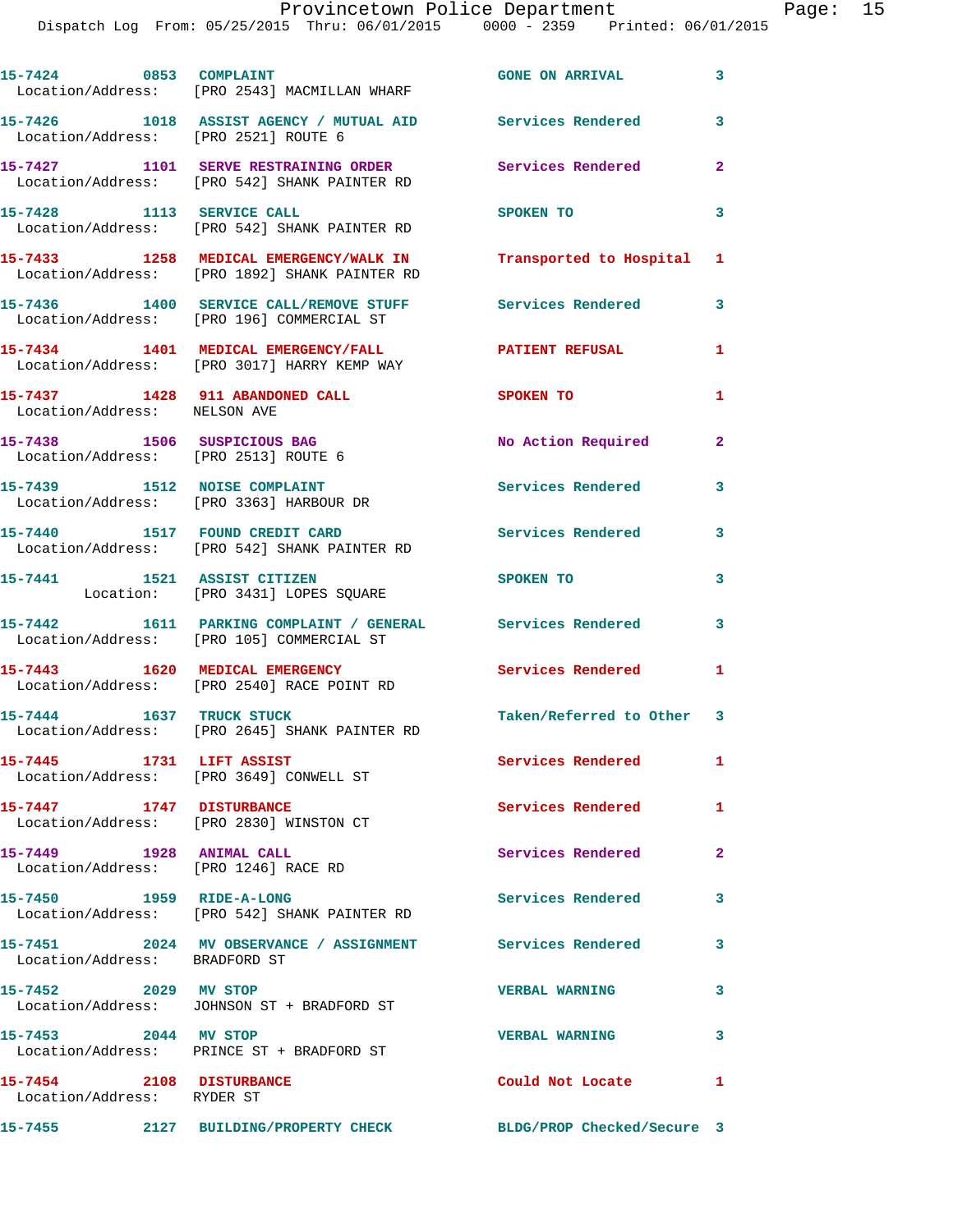|                                                   | Dispatch Log From: 05/25/2015 Thru: 06/01/2015 0000 - 2359 Printed: 06/01/2015                                | Provincetown Police Department |              | Page: 16 |  |
|---------------------------------------------------|---------------------------------------------------------------------------------------------------------------|--------------------------------|--------------|----------|--|
| Location/Address: [PRO 571] ALDEN ST              |                                                                                                               |                                |              |          |  |
| 15-7456 2155 COMPLAINT                            | Location/Address: [PRO 196] COMMERCIAL ST                                                                     | SPOKEN TO                      | $\mathbf{3}$ |          |  |
|                                                   | 15-7457 2213 MEDICAL EMERGENCY<br>Location/Address: [PRO 3649] CONWELL ST                                     | Services Rendered              | $\mathbf{1}$ |          |  |
|                                                   | 15-7458 2243 NOISE COMPLAINT<br>Location/Address: [PRO 597] COMMERCIAL ST                                     | <b>Services Rendered</b>       | $\mathbf{3}$ |          |  |
|                                                   | 15-7459 2316 FOUND BLUE CROSS CARD<br>Location/Address: [PRO 196] COMMERCIAL ST                               | Services Rendered 3            |              |          |  |
|                                                   | 15-7460 2322 BUILDING/PROPERTY CHECK<br>Location/Address: [PRO 1989] COMMERCIAL ST                            | BLDG/PROP Checked/Secure 3     |              |          |  |
|                                                   | 15-7461 2342 NOISE COMPLAINT<br>Location/Address: [PRO 3276] COMMERCIAL ST                                    | LICENSING VIOLATION 3          |              | 1        |  |
|                                                   | 15-7462 2358 DISORDERLY<br>Location/Address: [PRO 165] COMMERCIAL ST                                          | Services Rendered 2            |              |          |  |
| For Date: $05/31/2015$ - Sunday                   |                                                                                                               |                                |              |          |  |
|                                                   | 15-7463 0014 MV OBSERVANCE / ASSIGNMENT Services Rendered 3<br>Location/Address: BRADFORD ST + HIGH POLE HILL |                                |              |          |  |
|                                                   | 15-7464 0029 DISORDERLY<br>Location/Address: [PRO 105] COMMERCIAL ST                                          | Services Rendered              | $\mathbf{2}$ |          |  |
| 15-7466 0059 LOBBY TRAFFIC                        | Location/Address: [PRO 542] SHANK PAINTER RD                                                                  | Services Rendered 2            |              | 27       |  |
|                                                   | 15-7468 0121 MV ACCIDENT<br>Location/Address: [PRO 1361] COMMERCIAL ST                                        | Services Rendered              | $\mathbf{1}$ |          |  |
| 15-7469 0122 BY-LAW VIOLATION                     | Location/Address: [PRO 105] COMMERCIAL ST                                                                     | Services Rendered              | $\mathbf{2}$ |          |  |
| 15-7470<br>Location/Address: [PRO 951] HOLWAY AVE | 0220 ASSIST CITIZEN                                                                                           | Transported to Hospital 3      |              | 1        |  |
|                                                   | 15-7471 0528 NOISE COMPLAINT<br>Location/Address: [PRO 524] COMMERCIAL ST                                     | Services Rendered 3            |              |          |  |
|                                                   | 15-7472 0534 LOST DRIVERS LICENSE 15-7472 Services Rendered 3<br>Location/Address: [PRO 542] SHANK PAINTER RD |                                |              |          |  |
|                                                   | 15-7473 0724 BUILDING/PROPERTY CHECK Services Rendered 3<br>Location/Address: [PRO 2483] COMMERCIAL ST        |                                |              |          |  |
|                                                   | 15-7474 0727 AIRCRAFT<br>Location/Address: [PRO 516] RACE POINT RD                                            | Services Rendered 2            |              |          |  |
| Location/Address: SHANK PAINTER RD                | 15-7475 0822 MV OBSERVANCE / ASSIGNMENT Services Rendered 3                                                   |                                |              |          |  |
| Location/Address: [PRO 2521] ROUTE 6              | 15-7476 0843 MV OBSERVANCE / ASSIGNMENT Services Rendered 3                                                   |                                |              |          |  |
| 15-7477 0859 MV STOP                              | Location/Address: [PRO 2519] ROUTE 6                                                                          | <b>VERBAL WARNING 3</b>        |              |          |  |
|                                                   | 15-7478 0943 HARASSMENT/BULLYING<br>Location/Address: [PRO 1069] PLEASANT ST                                  | SPOKEN TO                      | $\mathbf{2}$ |          |  |
|                                                   | 15-7480 1103 CHILD WELL BEING CHECK No Action Required 3<br>Location/Address: BRADFORD ST + PEARL ST          |                                |              |          |  |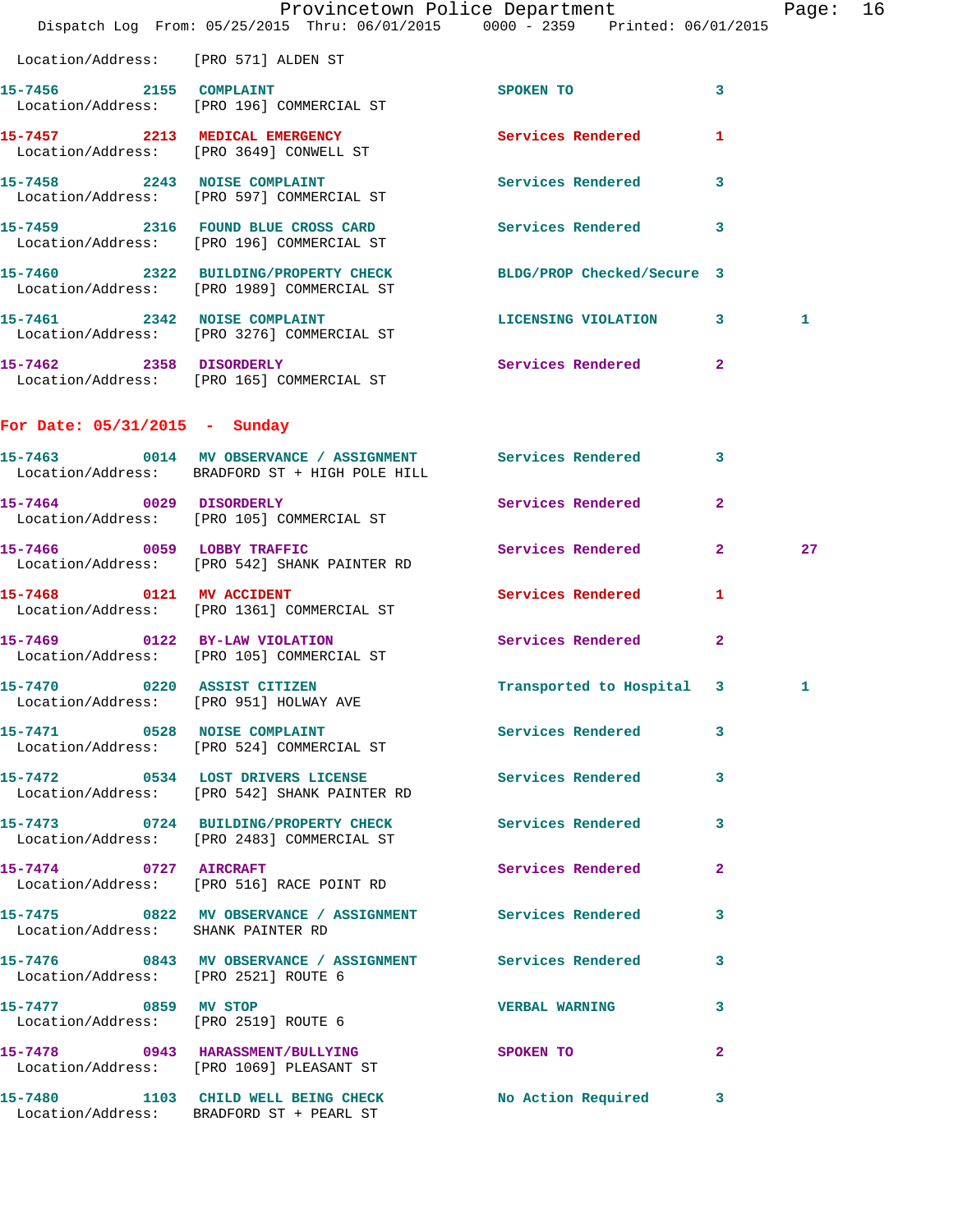|                                                                | Provincetown Police Department<br>Dispatch Log From: 05/25/2015 Thru: 06/01/2015 0000 - 2359 Printed: 06/01/2015           |                          |                |
|----------------------------------------------------------------|----------------------------------------------------------------------------------------------------------------------------|--------------------------|----------------|
|                                                                | 15-7482 1134 ANIMAL CALL/LOOSE DOGS Citation/Warning Issued<br>Location/Address: [PRO 3075] SHANK PAINTER RD               |                          | $\mathbf{2}$   |
| 15-7481 1135 GENERAL INFO                                      |                                                                                                                            | No Action Required       | 3              |
|                                                                | 15-7483 1153 BUILDING/PROPERTY CHECK<br>Location/Address: [PRO 2977] COMMERCIAL ST                                         | <b>Services Rendered</b> | 3              |
|                                                                | 15-7484 1255 UNATTENDED M/V RUNNING<br>Location/Address: [PRO 526] RYDER ST EXT                                            | Services Rendered        | $\overline{a}$ |
| Location/Address: [PRO 1904] ALDEN ST                          | 15-7485 1256 FOUND KEYS/SOUTHERN COMFORT Services Rendered                                                                 |                          | 3              |
|                                                                | 15-7486 1339 BUILDING/PROPERTY CHECK Services Rendered<br>Location/Address: [PRO 2500] COMMERCIAL ST                       |                          | 3              |
| Location/Address: BRADFORD ST                                  | 15-7487 1359 MEDICAL EMERGENCY/DIABETIC KIT Services Rendered                                                              |                          | 1              |
| 15-7488 1420 MV STOP                                           | Location/Address: ROUTE 6 + HOWLAND ST                                                                                     | <b>VERBAL WARNING</b>    | 3              |
| 15-7489 1424 MV STOP<br>Location/Address: ROUTE 6 + HOWLAND ST |                                                                                                                            | <b>VERBAL WARNING</b>    | 3              |
|                                                                | 15-7490 1553 BUILDING/PROPERTY CHECK BLDG/PROP Checked/Secure 3<br>Location/Address: [PRO 571] ALDEN ST                    |                          |                |
|                                                                | 15-7491         1555   MV OBSERVANCE / ASSIGNMENT              No Action Required<br>Location/Address:     JEROME SMITH RD |                          | 3              |
|                                                                | 15-7492 1601 PARKING COMPLAINT / GENERAL No Action Required<br>Location/Address: [PRO 1627] COMMERCIAL ST                  |                          | 3              |
| 15-7493 1604 MV STOP<br>Location/Address: ROUTE 6              |                                                                                                                            | <b>VERBAL WARNING</b>    | 3              |
|                                                                | 15-7494 1620 MEDICAL EMERGENCY<br>Location/Address: [PRO 3165] RACE POINT RD                                               | Transported to Hospital  | 1              |
| Location/Address: BRADFORD ST                                  | 15-7495 1629 PARKING COMPLAINT / GENERAL Citation/Warning Issued                                                           |                          | 3              |
| Location/Address: [PRO 2513] ROUTE 6                           | 15-7496 1653 MV OBSERVANCE / ASSIGNMENT Services Rendered                                                                  |                          | 3              |
| 15-7497 1700 MV STOP<br>Location/Address: ROUTE 6              |                                                                                                                            | <b>VERBAL WARNING</b>    | 3              |
|                                                                | 15-7500 1805 ASSIST AGENCY / MUTUAL AID Services Rendered<br>Location/Address: [PRO 3374] COMMERCIAL ST                    |                          | 3              |
|                                                                | 15-7501 1816 NOTIFY RANGER<br>Location/Address: [PRO 542] SHANK PAINTER RD                                                 | Taken/Referred to Other  | 3              |
|                                                                | 15-7502 1930 PARKED MV COMPLAINT<br>Location/Address: [PRO 1466] COMMERCIAL ST                                             | Services Rendered        | 2              |
|                                                                | 15-7503 1938 RETURN OF PROPERTY<br>Location/Address: [PRO 3167] COMMERCIAL ST                                              | <b>Services Rendered</b> | 3              |
|                                                                | 15-7504 2017 WELL-BEING CONCERN<br>Location/Address: [PRO 3259] MACMILLAN WHARF                                            | <b>GONE ON ARRIVAL</b>   | 3              |
| 15-7505 2029 TRESPASS                                          | Location/Address: [PRO 399] COMMERCIAL ST                                                                                  | Services Rendered        | $\mathbf{2}$   |
| 15-7506 2054 TRESPASS                                          | Location/Address: [PRO 43] BRADFORD ST                                                                                     | Services Rendered        | $\mathbf{2}$   |

Page: 17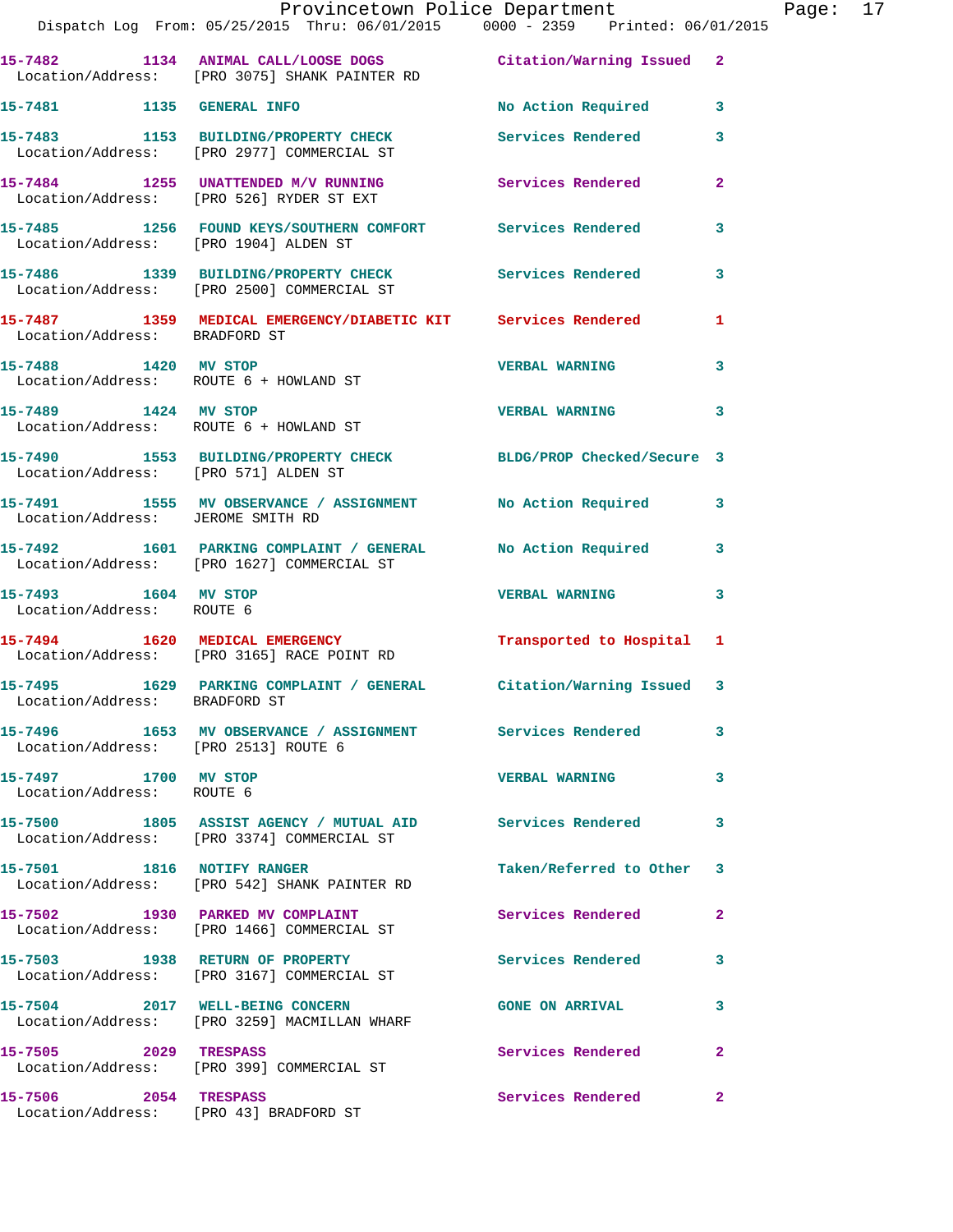|                                        |                                                                                                              | Provincetown Police Department |                | Page: 18 |  |
|----------------------------------------|--------------------------------------------------------------------------------------------------------------|--------------------------------|----------------|----------|--|
|                                        | Dispatch Log From: 05/25/2015 Thru: 06/01/2015 0000 - 2359 Printed: 06/01/2015                               |                                |                |          |  |
|                                        |                                                                                                              |                                |                |          |  |
| 15-7508 2112 TRESPASS                  | Location/Address: [PRO 2737] COMMERCIAL ST                                                                   | Services Rendered 2            |                |          |  |
|                                        | 15-7509 2119 TRESPASS<br>Location/Address: [PRO 3619] COMMERCIAL ST                                          | <b>Services Rendered</b>       | $\overline{2}$ |          |  |
|                                        | 15-7510 2123 BUILDING/PROPERTY CHECK BLDG/PROP Checked/Secure 3<br>Location/Address: [PRO 175] COMMERCIAL ST |                                |                |          |  |
|                                        | 15-7511 2135 TRESPASS<br>Location/Address: [PRO 539] SHANK PAINTER RD                                        | Services Rendered 2            |                | 1        |  |
| Location/Address: [PRO 658] MOZART AVE | 15-7512 2154 MEDICAL EMERGENCY                                                                               | SPOKEN TO                      | $\mathbf{1}$   |          |  |
|                                        | 15-7513 2215 BOAT/HARBORMASTER<br>Location/Address: [PRO 3259] MACMILLAN WHARF                               | Taken/Referred to Other 2      |                |          |  |
| 15-7514 2218 TRESPASS                  | Location/Address: [PRO 539] SHANK PAINTER RD                                                                 | SPOKEN TO                      | $\overline{2}$ |          |  |
|                                        | 15-7515 2300 MV STOP<br>Location/Address: [PRO 1957] COMMERCIAL ST                                           | <b>VERBAL WARNING</b>          | $\mathbf{3}$   |          |  |
|                                        | 15-7516 2302 BUILDING/PROPERTY CHECK BLDG/PROP Checked/Secure 3<br>Location/Address: [PRO 182] COMMERCIAL ST |                                |                |          |  |

**15-7517 2326 MEDICAL EMERGENCY Transported to Hospital 1**  Location/Address: [PRO 3227] OLD ANN PAGE WAY

**15-7518 2347 BUILDING/PROPERTY CHECK BLDG/PROP Checked/Secure 3**  Location/Address: [PRO 182] COMMERCIAL ST

**15-7519 2347 BUILDING/PROPERTY CHECK BLDG/PROP Checked/Secure 3**  Location/Address: [PRO 175] COMMERCIAL ST

**15-7520 2359 MEDICAL EMERGENCY Services Rendered 1**  Location/Address: [PRO 542] SHANK PAINTER RD Refer To Arrest: 15-96-AR

## **For Date: 06/01/2015 - Monday**

| 15-7521 0009 BUILDING/PROPERTY CHECK BLDG/PROP Checked/Secure 3<br>Location/Address: [PRO 433] RYDER ST EXT                 |                       |                         |                |
|-----------------------------------------------------------------------------------------------------------------------------|-----------------------|-------------------------|----------------|
| 15-7522 0014 BUILDING/PROPERTY CHECK BLDG/PROP Checked/Secure 3<br>Location/Address: [PRO 3259] MACMILLAN WHARF             |                       |                         |                |
| 15-7523 0033 MV STOP<br>Location/Address: [PRO 357] COMMERCIAL ST                                                           | <b>VERBAL WARNING</b> | 3                       |                |
| 15-7524      0101 ASSIST AGENCY / MUTUAL AID      Services Rendered<br>Location/Address: [PRO 542] SHANK PAINTER RD         |                       | 3                       |                |
| 15-7525       0114   MV OBSERVANCE / ASSIGNMENT       Services Rendered<br>Location/Address: [PRO 3231] BRADFORD ST         |                       | $\overline{\mathbf{3}}$ |                |
| 15-7527       0143  BUILDING/PROPERTY CHECK        BLDG/PROP Checked/Secure 3<br>Location/Address: [PRO 440] HARRY KEMP WAY |                       |                         |                |
| 15-7528 0213 BUILDING/PROPERTY CHECK BLDG/PROP Checked/Secure 3<br>Location/Address: [PRO 2483] COMMERCIAL ST               |                       |                         |                |
| Location/Address: [PRO 542] SHANK PAINTER RD                                                                                | Services Rendered     | $\overline{2}$          | $\overline{2}$ |
| 15-7530 0249 NOISE COMPLAINT                                                                                                | Services Rendered     | $\overline{\mathbf{3}}$ |                |